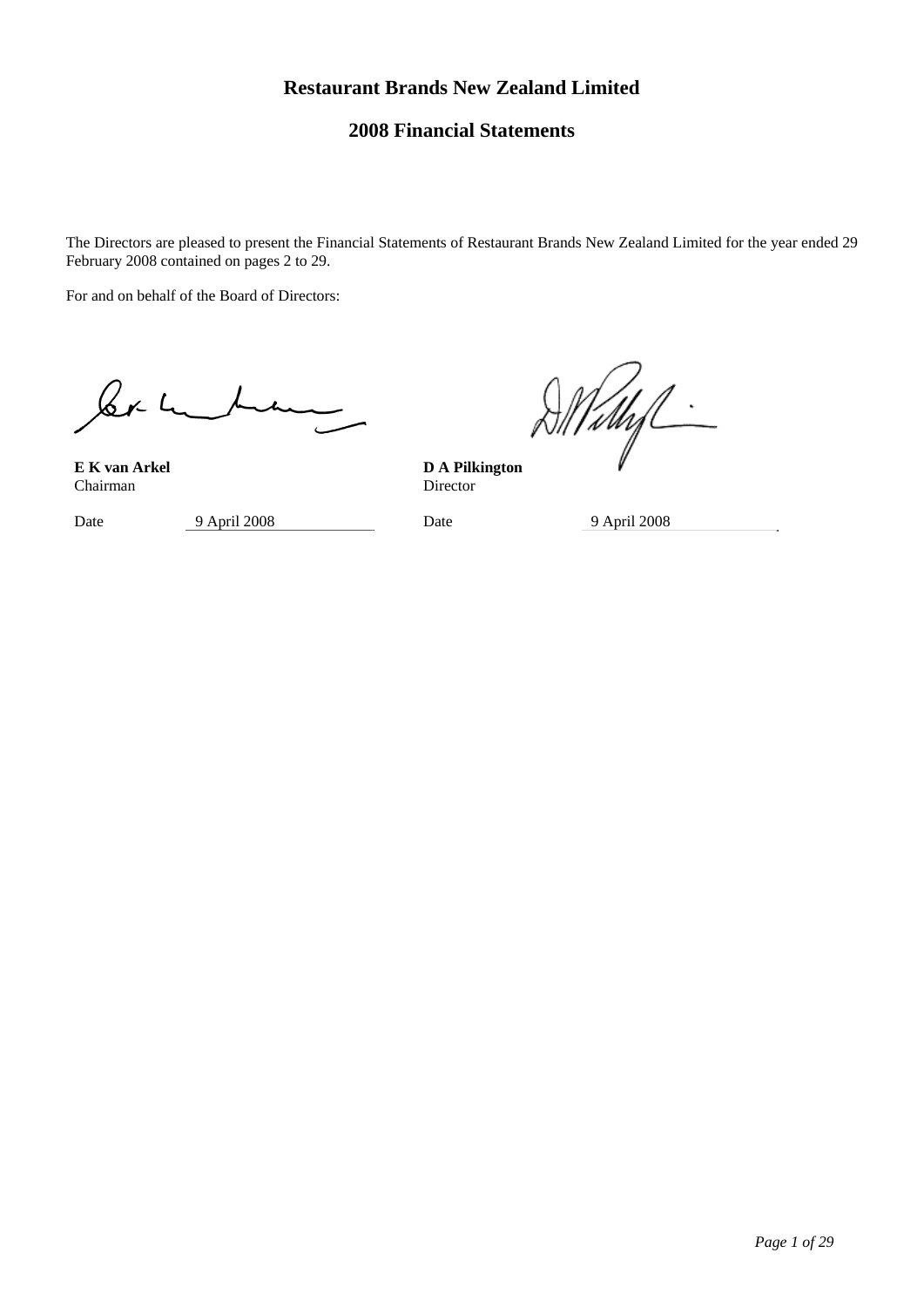# RESTAURANT BRANDS NEW ZEALAND LIMITED BALANCE SHEET AS AT 29 FEBRUARY 2008

|                                         |             | Group   | Group   | Company   | Company   |
|-----------------------------------------|-------------|---------|---------|-----------|-----------|
|                                         | <b>Note</b> | 2008    | 2007    | 2008      | 2007      |
|                                         |             | \$'000  | \$'000  | \$'000    | \$'000    |
| <b>Non-current assets</b>               |             |         |         |           |           |
| Property, plant and equipment           | 6           | 78,104  | 81,472  |           |           |
| Investments in subsidiaries             | 8           |         |         | 150,396   | 150,396   |
| Intangible assets                       | 7           | 29,431  | 28,420  |           |           |
| Deferred tax asset                      | 9           |         | 2,098   |           |           |
| Total non-current assets                |             | 107,535 | 111,990 | 150,396   | 150,396   |
| <b>Current assets</b>                   |             |         |         |           |           |
| Inventories                             | 10          | 2,075   | 2,022   |           |           |
| Trade and other receivables             | 11, 22      | 1,512   | 891     |           |           |
| Income tax receivable                   |             | 764     | 1,294   |           |           |
| Cash                                    | 22          | 1,061   | 1,100   |           |           |
| Assets classified as held for sale      | 3           | 22      | 437     |           |           |
| <b>Total current assets</b>             |             | 5,434   | 5,744   |           |           |
| <b>Total assets</b>                     |             | 112,969 | 117,734 | 150,396   | 150,396   |
| <b>Equity</b>                           |             |         |         |           |           |
| Share capital                           | 14          | 25,622  | 25,622  | 25,622    | 25,622    |
| Reserves                                | 12          | 205     | 187     | 92        | 85        |
| Retained earnings                       | 12          | 10,010  | 6,822   | (24, 776) | (21, 477) |
| <b>Total equity</b>                     | 12          | 35,837  | 32,631  | 938       | 4,230     |
| <b>Non-current liabilities</b>          |             |         |         |           |           |
| Provisions and deferred income          | 18          | 5,593   | 5,189   |           |           |
| Loans and finance leases                | 16, 22      | 42,871  | 49,171  | 42,498    | 48,580    |
| Deferred tax liability                  | 9           | 638     |         |           |           |
| <b>Total non-current liabilities</b>    |             | 49,102  | 54,360  | 42,498    | 48,580    |
| <b>Current liabilities</b>              |             |         |         |           |           |
| <b>Bank</b> overdraft                   | 22          |         |         | 267       | 981       |
| Loans and finance leases                | 16, 22      | 513     | 795     |           |           |
| Creditors and accruals                  | 17, 22      | 24,721  | 24,550  | 533       | 312       |
| Provisions and deferred income          | 18          | 1,509   | 1,868   |           |           |
| Amounts payable to subsidiary companies |             |         |         | 106,160   | 96,293    |
| Liabilities classified as held for sale | 3           | 1,287   | 3,530   |           |           |
| <b>Total current liabilities</b>        |             | 28,030  | 30,743  | 106,960   | 97,586    |
| <b>Total liabilities</b>                |             | 77,132  | 85,103  | 149,458   | 146,166   |
| <b>Total equity and liabilities</b>     |             | 112,969 | 117,734 | 150,396   | 150,396   |
|                                         |             |         |         |           |           |

The accompanying accounting policies and notes form an integral part of the financial statements.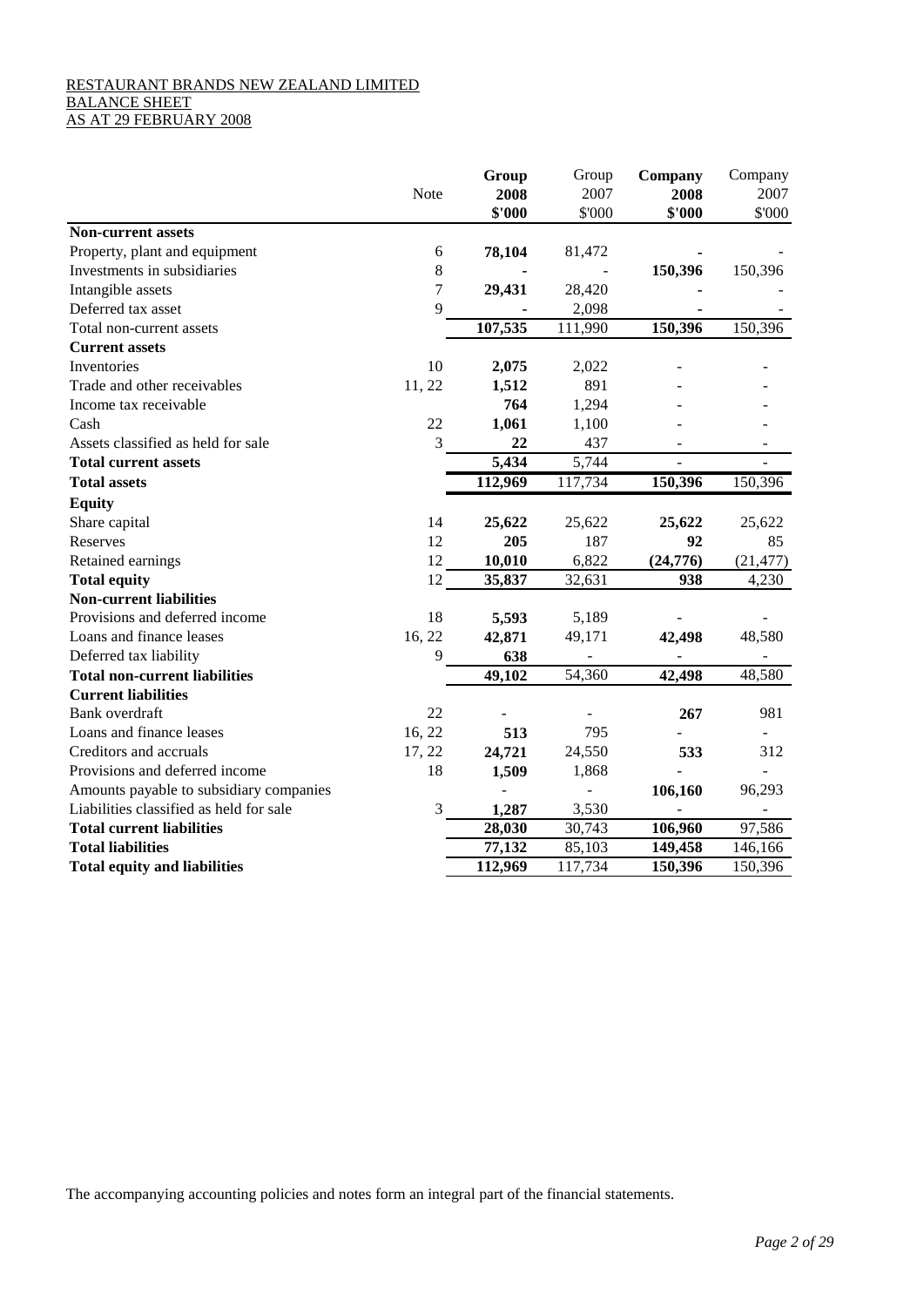# RESTAURANT BRANDS NEW ZEALAND LIMITED INCOME STATEMENT

# FOR THE YEAR ENDED 29 FEBRUARY 2008

|                                                                   |       | Group      | Group     | Company | Company |
|-------------------------------------------------------------------|-------|------------|-----------|---------|---------|
|                                                                   | Note  | 2008       | 2007      | 2008    | 2007    |
|                                                                   |       | \$'000     | \$'000    | \$'000  | \$'000  |
| <b>Continuing operations</b>                                      |       |            |           |         |         |
| Store sales revenue                                               | 1     | 303,547    | 293,646   |         |         |
| Other revenue                                                     |       | 447        | 415       | 5,827   | 7,769   |
| <b>Total operating revenue</b>                                    |       | 303,994    | 294,061   | 5,827   | 7,769   |
| Cost of goods sold                                                |       | (248, 579) | (239,750) |         |         |
| <b>Gross profit</b>                                               |       | 55,415     | 54,311    | 5,827   | 7,769   |
| Distribution expenses                                             |       | (4,922)    | (5,965)   |         |         |
| Marketing expenses                                                |       | (18, 391)  | (19, 329) |         |         |
| General and administrative expenses                               |       | (10, 962)  | (11,082)  |         |         |
| <b>Results (EBIT) before non trading</b>                          |       | 21,140     | 17,935    | 5,827   | 7,769   |
| Non trading                                                       |       | (3,404)    | (4, 424)  |         |         |
| Earnings before interest and taxation (EBIT)                      |       | 17,736     | 13,511    | 5,827   | 7,769   |
| Interest revenue                                                  |       | 84         | 440       |         |         |
| Interest expense                                                  |       | (5,037)    | (3,847)   | (4,924) | (3,697) |
| Net financing expenses                                            |       | (4,953)    | (3,407)   | (4,924) | (3,697) |
| <b>Profit before taxation</b>                                     |       | 12,783     | 10,104    | 903     | 4,072   |
| Taxation expense                                                  | 5     | (3,312)    | (3,797)   | 1,625   | 1,219   |
| Profit after taxation from continuing operations                  |       | 9,471      | 6,307     | 2,528   | 5,291   |
| <b>Discontinued operations</b>                                    |       |            |           |         |         |
| Loss from discontinued operations (net of taxation)               | 2     | (456)      | (9,861)   |         |         |
| Total profit / (loss) after taxation attributable to shareholders |       | 9,015      | (3,554)   | 2,528   | 5,291   |
|                                                                   |       |            |           |         |         |
| Basic earnings per share from continuing operations (cents)       | 15    | 9.75       | 6.49      | 2.60    | 5.45    |
| Basic earnings per share from discontinued operations (cents)     | 2, 15 | (0.47)     | (10.15)   |         |         |
| Basic earnings per share from total operations (cents)            | 15    | 9.28       | (3.66)    | 2.60    | 5.45    |

The difference between basic and diluted earnings per share is not material (refer to note 15).

# RESTAURANT BRANDS NEW ZEALAND LIMITED STATEMENT OF RECOGNISED INCOME AND EXPENSES

FOR THE YEAR ENDED 29 FEBRUARY 2008

|                                                   |      | Group  | Group   | Company | Company |
|---------------------------------------------------|------|--------|---------|---------|---------|
|                                                   | Note | 2008   | 2007    | 2008    | 2007    |
|                                                   |      | \$'000 | \$'000  | \$'000  | \$'000  |
| <b>Profit</b> / (loss) after taxation             |      | 9.015  | (3,554) | 2.528   | 5,291   |
| Movements in foreign currency translation reserve | 12   | 11     | (9)     |         |         |
| Other movements in reserves                       | 12   |        | (8)     |         |         |
| Total recognised revenues and expenses            |      | 9.026  | (3,571) | 2.528   | 5.291   |

The accompanying accounting policies and notes form an integral part of the financial statements.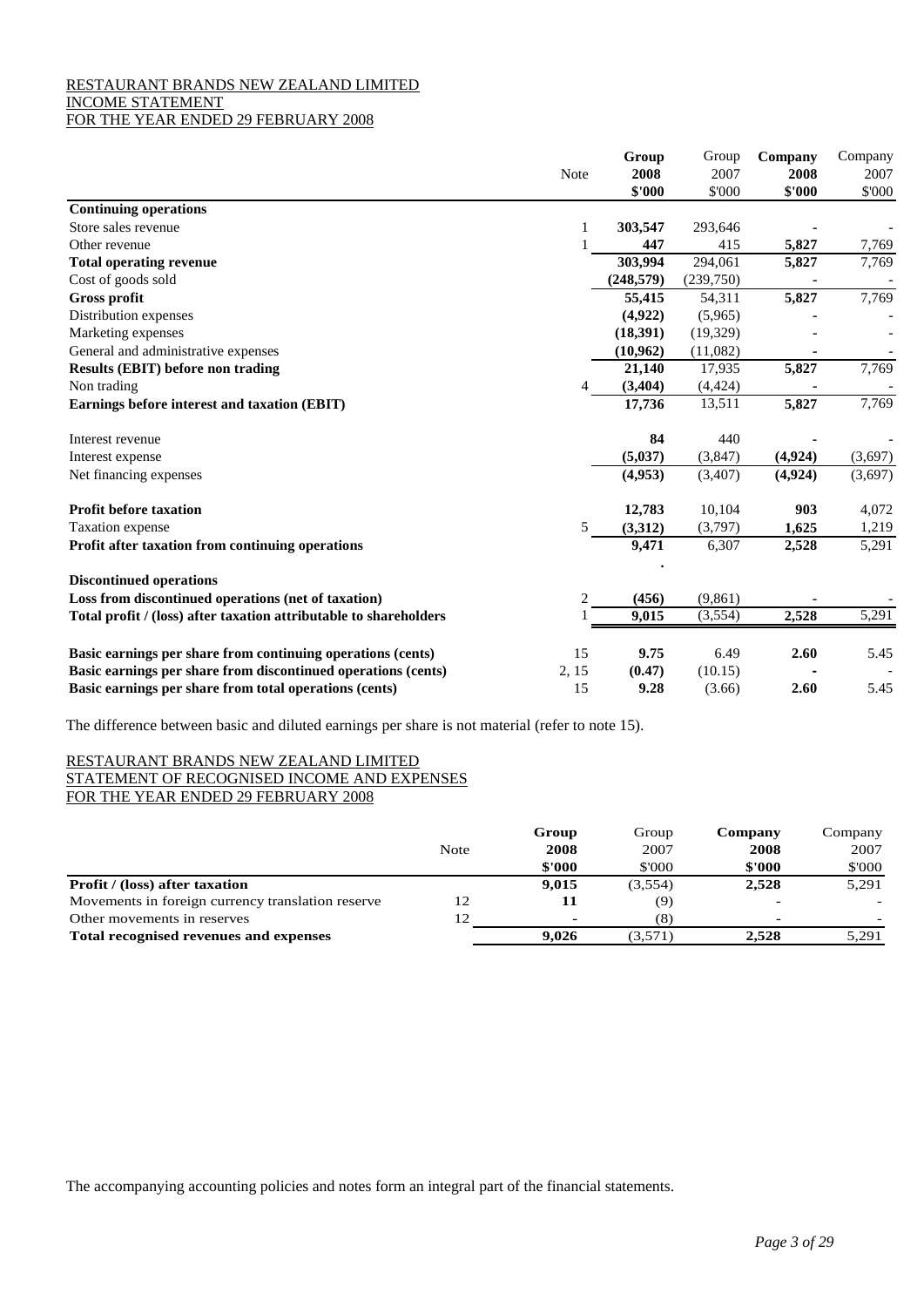# RESTAURANT BRANDS NEW ZEALAND LIMITED STATEMENT OF CASH FLOWS

|  |  | FOR THE YEAR ENDED 29 FEBRUARY 2008 |  |
|--|--|-------------------------------------|--|
|--|--|-------------------------------------|--|

|                                                         |      | Group      | Group                    | Company   | Company        |
|---------------------------------------------------------|------|------------|--------------------------|-----------|----------------|
|                                                         | Note | 2008       | 2007                     | 2008      | 2007           |
|                                                         |      | \$'000     | \$'000                   | \$'000    | \$'000         |
| <b>Cash flows from operating activities</b>             |      |            |                          |           |                |
| Cash was provided by (applied to):                      |      |            |                          |           |                |
| Receipts from customers                                 |      | 311,158    | 320,014                  |           |                |
| Payments to suppliers and employees                     |      | (275, 716) | (295, 870)               |           |                |
| Dividends received                                      |      |            | $\overline{\phantom{a}}$ | 5,827     | 7,769          |
| Interest paid                                           |      | (4, 871)   | (3,741)                  | (4,703)   | (3,590)        |
| Interest received                                       |      | 84         | 440                      |           |                |
| Receipt of income tax                                   |      | 667        | 5                        | 2,063     | 1,808          |
| Net cash from operating activities                      | 21   | 31,322     | 20,848                   | 3,187     | 5,987          |
| <b>Cash flows from investing activities</b>             |      |            |                          |           |                |
| Cash was provided by (applied to):                      |      |            |                          |           |                |
| Payment of intangibles                                  | 7    | (3,481)    | (3,304)                  |           |                |
| Purchase of property, plant and equipment               |      | (14, 755)  | (24, 543)                |           |                |
| Proceeds from disposal of property, plant and equipment |      | 26         | 33                       |           |                |
| Sale of discontinued operations                         |      | (311)      | (1, 851)                 |           |                |
| Advances from (to) subsidiary company                   |      |            |                          | 9,867     | (14, 366)      |
| Net cash (used in) /from investing activities           |      | (18, 521)  | (29, 665)                | 9.867     | (14, 366)      |
| <b>Cash flows from financing activities</b>             |      |            |                          |           |                |
| Cash was provided by (applied to):                      |      |            |                          |           |                |
| Cash received on the exercise of options                | 12   |            | 46                       |           | 46             |
| (Decrease)/increase in loans                            | 16   | (6,188)    | 16,405                   | (6,082)   | 16,215         |
| (Decrease) in finance leases                            | 16   | (394)      | (213)                    |           |                |
| Dividends paid to shareholders                          |      | (5, 827)   | (7,769)                  | (5, 827)  | (7,769)        |
| Supplementary dividends paid                            |      | (431)      | (590)                    | (431)     | (590)          |
| Net cash (used in) /from financing activities           |      | (12, 840)  | 7,879                    | (12, 340) | 7,902          |
| Net (decrease) / increase in cash held                  |      | (39)       | (938)                    | 714       | (477)          |
| Effect of exchange rate fluctuations on cash held       |      |            | 5                        |           |                |
| Net (decrease) / increase in cash held                  |      | (39)       | (933)                    | 714       | (477)          |
|                                                         |      |            |                          |           |                |
| <b>Reconciliation of cash balances</b>                  |      |            |                          |           |                |
| Cash at the beginning of the year:                      |      | 1,100      | 2,033                    | (981)     | (504)          |
| Cash at the end of the year:                            |      |            |                          |           |                |
| Cash on hand                                            |      | 340        | 358                      |           | $\overline{a}$ |
| Cash at bank                                            |      | 721        | 742                      | (267)     | (981)          |
|                                                         |      | 1,061      | 1,100                    | (267)     | (981)          |
| Net (decrease) / increase in cash held                  |      | (39)       | (933)                    | 714       | (477)          |

The accompanying accounting policies and notes form an integral part of the financial statements.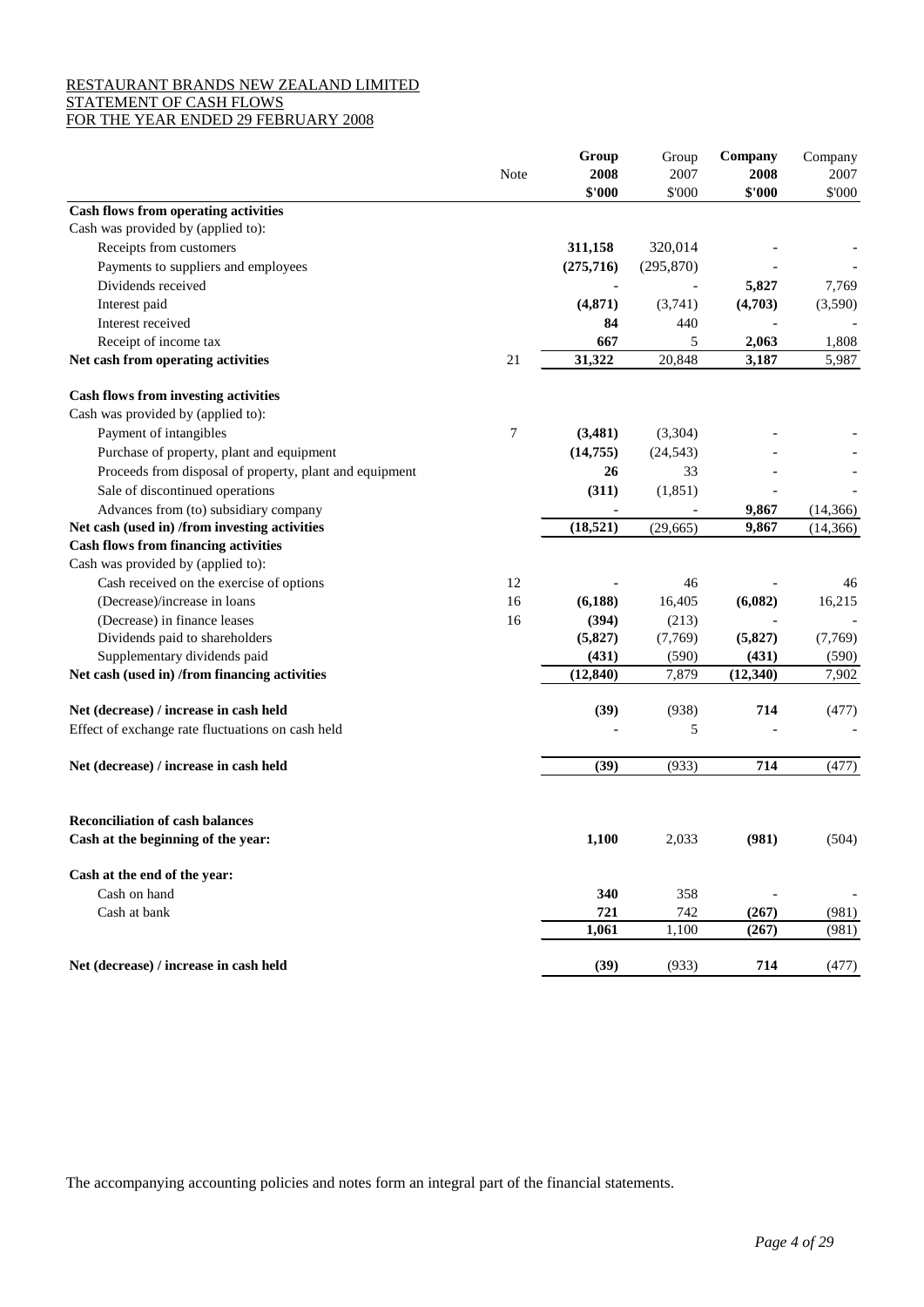### **Statement of Significant Accounting Policies**

### **Reporting Entity**

Restaurant Brands New Zealand Limited, a company domiciled in New Zealand, is registered under the Companies Act 1993 and is listed on the New Zealand Stock Exchange ("NZX"). The company is an issuer in terms of the Financial Reporting Act 1993. The consolidated financial statements presented are those for Restaurant Brands New Zealand Limited (the Company) and the Restaurant Brands Group (the Group). The Group consists of the Company and its subsidiaries.

### **Statement of Compliance**

The financial statements have been prepared in accordance with New Zealand Generally Accepted Accounting Practice ("NZ GAAP"). They comply with New Zealand equivalents to International Financial Reporting Standards ("NZ IFRS"), and other applicable Financial Reporting Standards, as appropriate for profit-oriented entities. Compliance with NZ IFRS ensures that the financial statements also comply with International Financial Reporting Standards ("IFRS"). The financial statements were approved by the Board of Directors on 9 April 2008.

### **Basis of Preparation**

The consolidated financial statements comply with the Financial Reporting Act 1993 and comprise statements of the following: income statement, statement of recognised income and expenses, balance sheet, cash flows, significant accounting policies, as well as the notes to these statements.

The consolidated financial statements are presented in New Zealand dollars which is the Company's functional currency. The financial information has been rounded to the nearest thousand.

The Group divides its financial year into thirteen 4-week periods. The 2008 full year results are for 52 weeks (364 days). Occasionally a "leap year" of 53 weeks is required to adjust the accounting year to a calendar basis.

### **Accounting Convention**

The consolidated financial statements have been prepared on the historical cost basis, except for financial derivatives which are stated at their fair value and are discussed further below.

The policies set out as follows have been consistently applied by Group entities.

### **Estimates and Judgments**

The preparation of financial statements requires management to make judgments, estimates and assumptions that affect the application of accounting policies and the reported amounts of assets, liabilities, income and expenses. Actual results may differ from these estimates.

In particular, information about significant areas of estimation, uncertainty and critical judgment in applying accounting policies that have the most significant effect on the amount recognised in the financial statements are: goodwill impairment in note 7 in relation to Pizza Hut New Zealand, and costs related to the exit of Pizza Hut Victoria in note 2.

In relation to taxation, there are many transactions and calculations for which the ultimate tax determination is uncertain during the ordinary course of business. The Group recognises liabilities for anticipated tax audit issues based on estimates of whether additional taxes will be due. Where the final tax outcome of these matters is different from the amounts that were initially recorded, such differences will impact the income tax and deferred tax provisions in the period in which such determination is made.

Estimates and underlying assumptions are reviewed on an ongoing basis. Revisions to accounting estimates are recognised in the period in which the estimate is revised and in any future periods affected.

### **Basis Of Recognising Components of the Financial Statements**

The following significant accounting policies have been adopted:

### **Basis of Consolidation**

Subsidiaries are entities controlled by the Group. Control exists when the Group has the power to govern the financial and operating policies of an entity so as to obtain benefits from its activities. In assessing control, potential voting rights that presently are exercisable are taken into account. The financial statements of subsidiaries are included in the consolidated financial statements from the date that control commences until the date that control ceases.

Intra group balances and profits resulting from intra group transactions are eliminated in preparing the consolidated financial statements.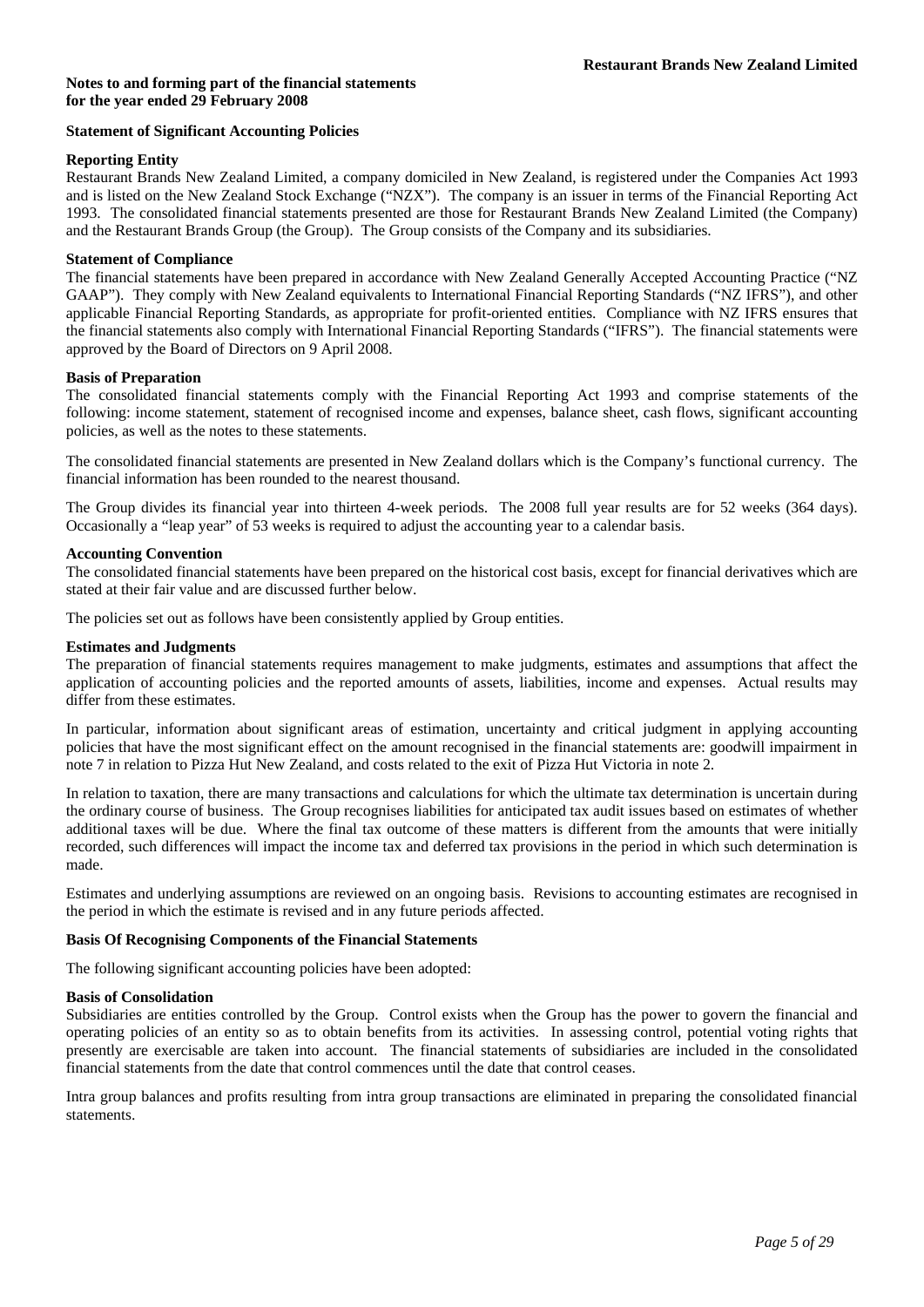# **Foreign Currency**

Transactions in foreign currencies are translated to the respective functional currencies of individual Group entities at exchange rates at the dates of the transactions. Monetary assets and liabilities denominated in foreign currencies at the reporting date are retranslated to the functional currency at the exchange rate at that date. The foreign currency gain or loss on monetary items is the difference between amortised cost in the functional currency at the beginning of the period, adjusted for effective interest and payments during the period, and the amortised cost in foreign currency translated at the exchange rate at the end of the period. Non-monetary assets and liabilities denominated in foreign currencies that are measured at fair value are retranslated to the functional currency at the exchange rate at the date that the fair value was determined. Foreign currency differences arising on retranslation are recognised in profit or loss, except for differences in respect of the net investment in foreign operations (see below).

The assets and liabilities of foreign operations, including goodwill and fair value adjustments arising on acquisition, are translated to New Zealand dollars at exchange rates at the reporting date. The income and expenses of foreign operations, are translated to New Zealand dollars at exchange rates at the dates of the transactions.

Exchange differences arising from the translation of the net investment in foreign operations are recognised in the foreign currency translation reserve and are released to the income statement upon disposal. All differences which arose prior to 1 March 2005 have, upon adoption of NZ IFRS, been transferred to retained earnings.

# **Financial Instruments**

# *Non-derivative financial instruments*

Non-derivative financial instruments comprise trade and other receivables, which are initially recognised at fair value plus transaction costs and subsequently measured at amortised cost, cash and cash equivalents, loans and borrowings (initially recognised at fair value plus transaction costs and subsequently measured at amortised cost), and trade and other payables which are stated at cost.

Non-derivative financial instruments are recognised initially at fair value plus, any directly attributable transaction costs, except as described below.

A financial instrument is recognised if the Group becomes a party to the contractual provisions of the instrument. Financial assets are derecognised if the Group's contractual rights to the cash flows from the financial assets expire or if the Group transfers the financial asset to another party without retaining control or substantially all risks and rewards of the asset. Regular way purchases and sales of financial assets are accounted for at trade date, i.e. the date that the Group commits itself to purchase or sell the asset. Financial liabilities are derecognised if the Group's obligations specified in the contract expire or are discharged or cancelled.

Cash and cash equivalents comprise cash balances and call deposits. Bank overdrafts that are repayable on demand and form an integral part of the Group's cash management are included as a component of cash and cash equivalents for the purpose of the statement of cash flows.

Accounting for finance income and expense is discussed below.

# *Derivative financial instruments*

The Group has various derivative financial instruments to manage the exposures that arise due to movements in foreign currency exchange rates and interest rates arising from operational, financing and investment activities. The Group does not hold derivative financial instruments for trading purposes. However, derivatives that do not qualify for hedge accounting are accounted for as fair value through the profit or loss. Embedded derivatives are separated from the host contract and accounted for separately if the economic characteristics and risks of the host contract and the embedded derivative are not closely related. A separate instrument with the same terms as the embedded derivative would meet the definition of a derivative, and the combined instrument is not measured at fair value through profit or loss.

Derivatives are recognised initially at fair value, attributable transaction costs are recognised in profit or loss when incurred. Subsequent to initial recognition, derivatives are measured at fair value, and changes therein are accounted for as described below.

The fair value of forward exchange contracts is based on their listed market price, if available. If a listed market price is not available, then fair value is estimated by discounting the difference between the contractual forward price and the current forward price for the residual maturity of the contract using a risk-free interest rate (based on government bonds). The fair value of interest rate swaps is based on broker quotes. Those quotes are tested for reasonableness by discounting estimated future cash flows based on the terms and maturity of each contract and using market interest rates for a similar instrument at the measurement date.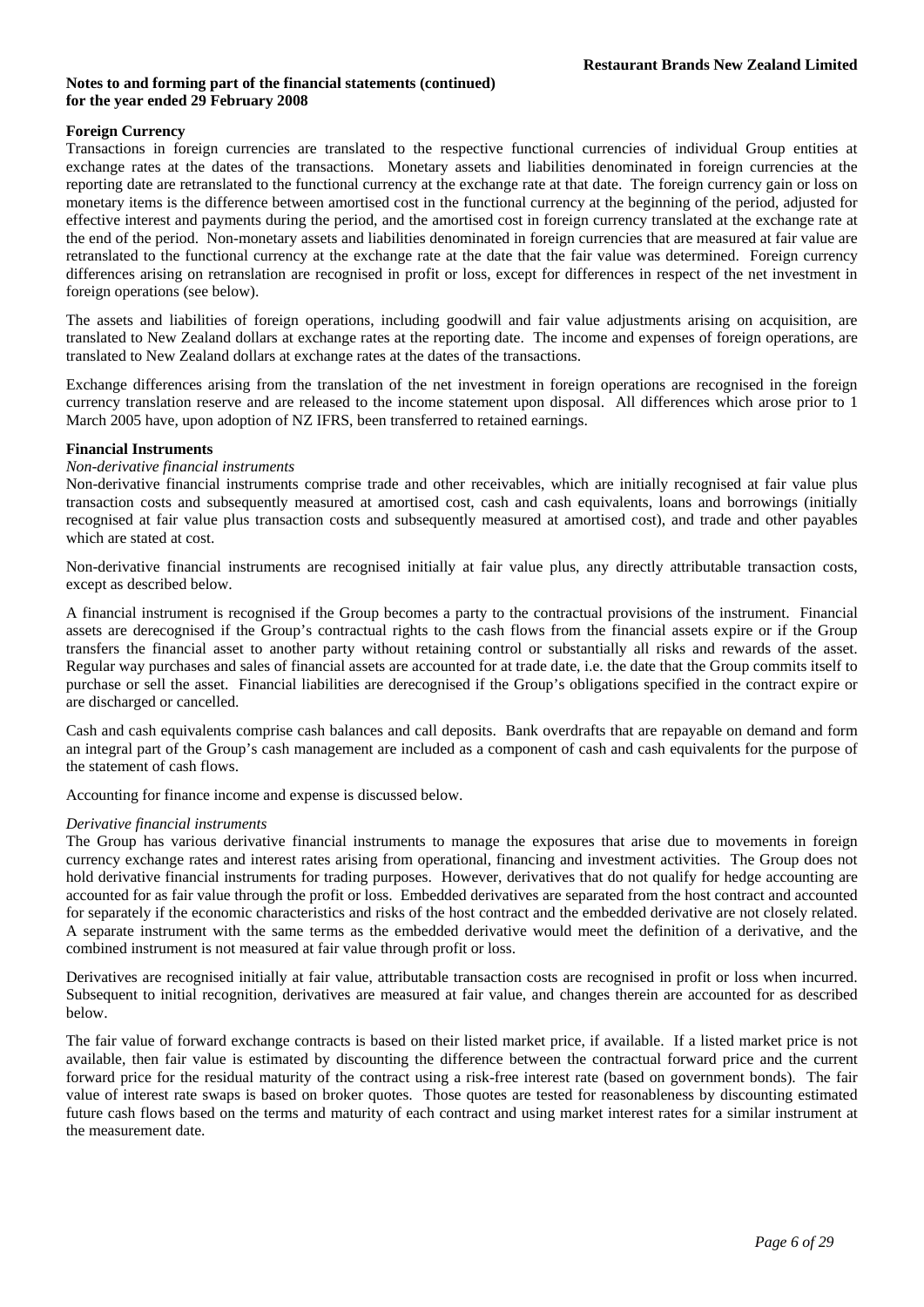# *Cash flow hedges*

Changes in the fair value of the derivative hedging instrument designated as a cash flow hedge are recognised directly in equity to the extent that the hedge is effective. To the extent that the hedge is ineffective, changes in fair value are recognised in profit or loss.

If the hedging instrument no longer meets the criteria for hedge accounting, expires or is sold, terminated or exercised, then hedge accounting is discontinued prospectively. The cumulative gain or loss previously recognised in equity remains there until the forecast transaction occurs. When the hedged item is a non-financial asset, the amount recognised in equity is transferred to the carrying amount of the asset when it is recognised. In other cases the amount recognised in equity is transferred to profit or loss in the same period that the hedged item affects profit or loss.

# **Revenue Recognition**

# *Goods sold and services rendered*

Revenue from the sale of goods is measured at the fair value of the consideration received or receivable, net of returns and allowances, discounts and volume rebates. Revenue is recognised when the significant risks and rewards of ownership have been transferred to the buyer, recovery of the consideration is probable, the associated costs of possible return of goods can be estimated reliably, and there is no continuing management involvement with the goods.

# *Grants*

A grant is recognised in the balance sheet initially as deferred income when there is reasonable assurance that it will be received and that the Group will comply with the conditions associated with the grant. Grants that compensate the Group for the cost of an asset are recognised in the income statement on a systematic basis over the useful life of the asset.

# *Net funding costs*

Net funding costs comprise: interest payable on borrowings calculated using the effective interest rate method; interest received on funds invested calculated using the effective interest rate method; foreign exchange gains and losses; gains and losses on certain financial instruments that are recognised (ie unhedged derivatives) in the income statement; unwinding of the discount on provisions and impairment losses on financial assets.

# *Lease Payments*

### • *Finance leases*

Minimum lease payments under finance leases are apportioned between the finance charge and the reduction of the outstanding liability. The finance expense is allocated to each period during the lease term so as to produce a constant periodic rate of interest on the remaining balance of the liability. Contingent lease payments are accounted for by revising the minimum lease payments over the remaining term of the lease when the lease adjustment is confirmed.

# • *Operating leases*

Payments made under operating leases are recognised in the income statement on a straight line basis over the term of the lease. Lease incentives received are recognised as an integral part of the total lease expense, over the term of the lease.

### *Income tax expense*

Income tax expense comprises current and deferred tax. Income tax expense is recognised in profit or loss except to the extent that it relates to items recognised directly in equity, in which case it is recognised in equity. Current tax is the expected tax payable on the taxable income for the year, using tax rates enacted or substantively enacted at the reporting date, and any adjustment to tax payable in respect of previous years. Deferred tax is recognised using the balance sheet method, providing for temporary differences between the carrying amounts of assets and liabilities for financial reporting purposes and the amounts used for taxation purposes. Deferred tax is not recognised for the following temporary differences: the initial recognition of goodwill, the initial recognition of assets or liabilities in a transaction that is not a business combination and that affects neither accounting nor taxable profit, and differences relating to investments in subsidiaries and jointly controlled entities to the extent that they probably will not reverse in the foreseeable future. Deferred tax is measured at the tax rates that are expected to be applied to the temporary differences when they reverse, based on the laws that have been enacted or substantively enacted by the reporting date. A deferred tax asset is recognised to the extent that it is probable that future taxable profits will be available against which temporary difference can be utilised. Deferred tax assets are reviewed at each reporting date and are reduced to the extent that it is no longer probable that the related tax benefit will be realised. Additional income taxes that arise from the distribution of dividends are recognised at the same time as the liability to pay the related dividend is recognised.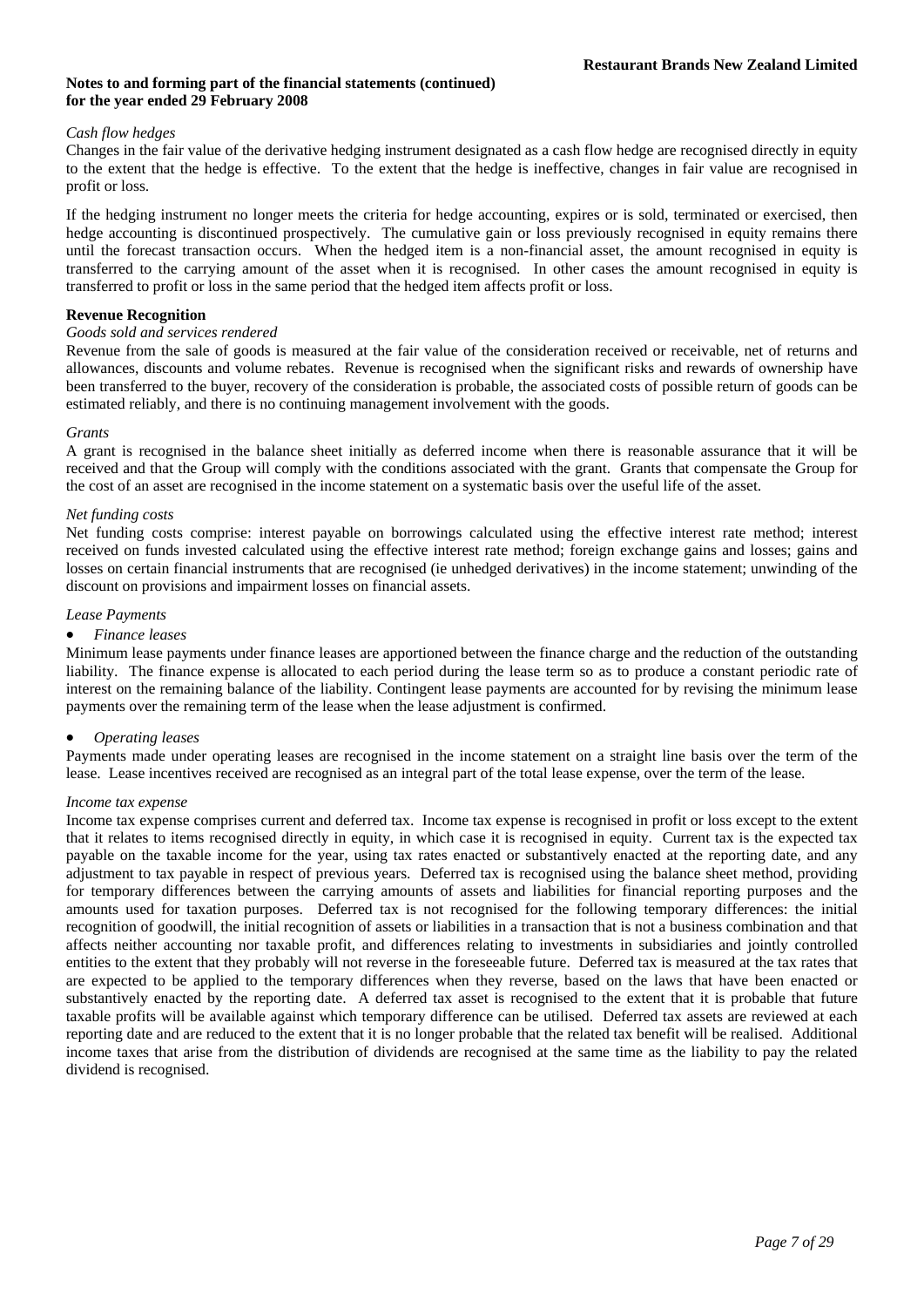# **Intangible Assets**

### *Goodwill*

Goodwill arises on the acquisition of subsidiaries and business combinations.

## *Acquisitions prior to 1 March 2005*

As part of its transition to NZ IFRS, the Group elected to restate only those business combinations that occurred on or after 1 March 2005. In respect of acquisitions prior to 1 March 2005, goodwill represents the amount recognised under previous NZ GAAP.

## • *Acquisitions on or after 1 March 2005.*

For acquisitions on or after 1 March 2005, goodwill represents the excess of the cost of the acquisition over the Group's interest in the net fair value of the identifiable assets, liabilities and contingent liabilities of the acquiree. When the excess is negative (negative goodwill), it is recognised immediately in profit or loss.

Goodwill is measured at cost, less accumulated impairment losses. Goodwill is allocated to cash generating units and is tested annually for impairment.

# *Franchise costs*

Franchise costs are those incurred in obtaining franchise rights or licences to operate quick service and take-away restaurant concepts. They include, for example, the initial fee paid to a system franchisor when a new store is opened. These are measured at cost less accumulated amortisation and accumulated impairment losses. Amortisation is on a straight-line basis over the life of the applicable franchise or license agreement.

### *Concept development costs and fees*

Concept development costs and fees include certain costs, other than the direct cost of obtaining the franchise, associated with the establishment of quick service and take-away restaurant concepts. These include, for example, professional fees and consulting costs associated with the establishment of a new brand or business acquisition.

These costs are capitalised where the concept is proven to be commercially feasible and the related future economic benefits are expected to exceed those costs with reasonable certainty. These are subsequently measured at cost less accumulated amortisation and accumulated impairment losses. Amortisation is recognised on a straight line basis over the period which future economic benefits are reasonably expected to be derived.

### *Software costs*

Software costs have a finite useful life. Software costs are capitalised and amortised over the estimated economic life of 3 years.

# **Property, Plant and Equipment**

### *Owned assets*

Property plant and equipment are measured at cost less accumulated depreciation and impairment losses. Where appropriate, the cost of property, plant and equipment includes site preparation costs, installation costs and the cost of obtaining resource consents. Borrowing costs associated with property, plant and equipment are expensed as incurred.

When parts of an item of property, plant and equipment have different useful lives, they are accounted for as separate items (major components) of property, plant and equipment.

The cost of replacing part of an item of property, plant and equipment is recognised in the carrying amount of the item if it is probable that the future economic benefits embodied within the part will flow to the Group and its cost can be measured reliably. The costs of the day-to-day servicing of property, plant and equipment are recognised in profit or loss as incurred.

### *Leased assets*

Leases in terms of which the Group assumes substantially all the risks and rewards of ownership are classified as finance leases. Assets acquired by way of finance leases are stated initially at an amount equal to the lower of its fair value and present value of the future minimum lease payments. Subsequent to initial recognition the asset is accounted for in accordance with the accounting policy applicable to that asset.

Other leases are operating leases and are not recognised on the Group's balance sheet. The Group also leases certain plant and equipment and land and buildings by way of operating lease. The cost of improvements to leasehold assets is capitalised as buildings or leasehold improvements and then depreciated as outlined below.

### *Capital work in progress*

All costs relating to an asset are first recorded in capital work in progress. Once all associated costs for an asset are established with relative certainty, the asset is then transferred from work in progress and capitalised into fixed assets.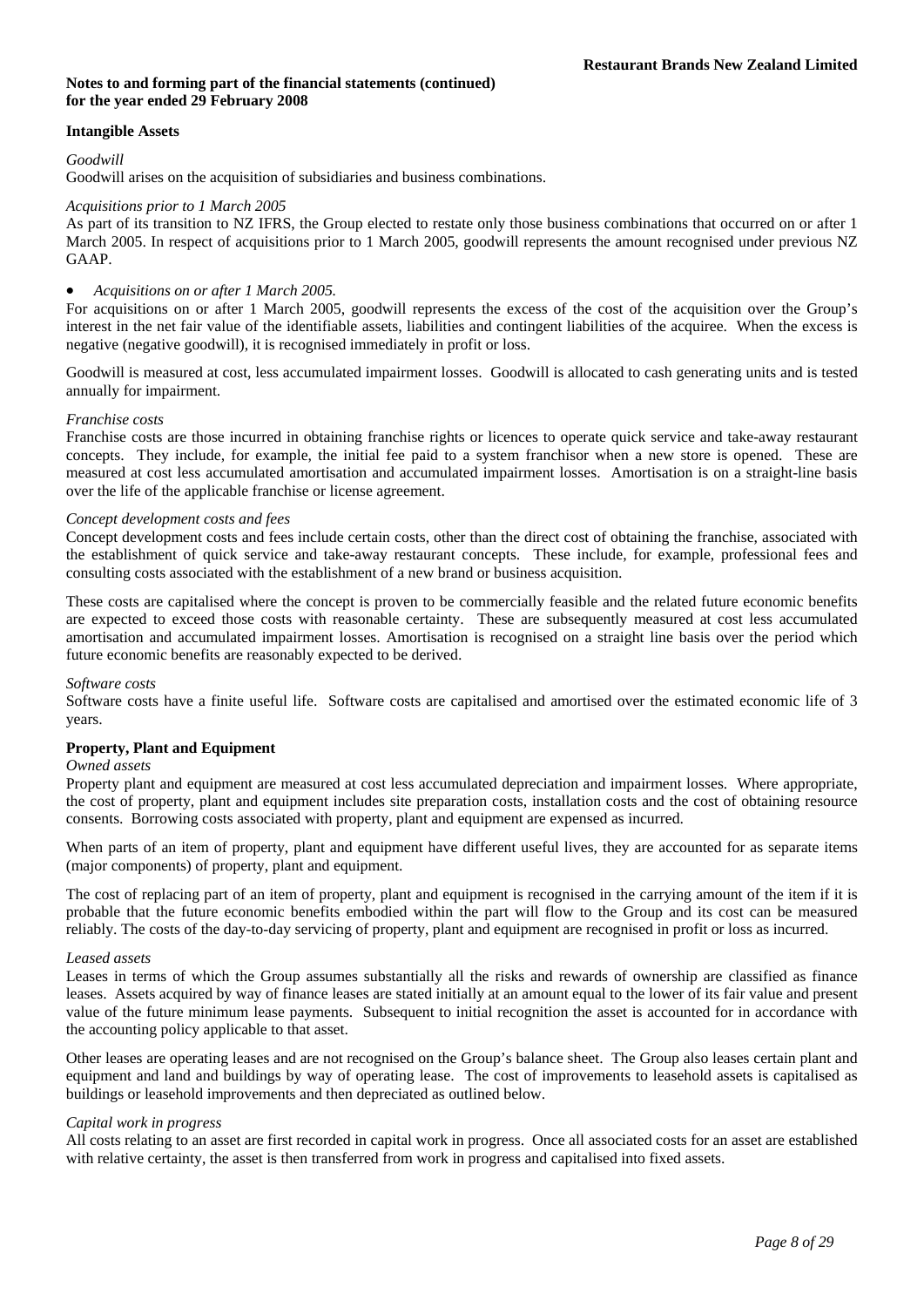## *Store start up costs*

Costs incurred in connection with the assessing the feasibility of new sites are expensed as incurred with the exception of franchise costs and certain development costs and fees as discussed above.

### *Depreciation*

Depreciation recognised in the income statement and is calculated on a straight line basis to allocate the cost of an asset, less any residual value, over its estimated useful life. Leased assets are depreciated over the shorter of the lease term and their useful lives. The estimated useful lives of fixed assets are as follows:

| Leasehold improvements | $5 - 20$ years   |
|------------------------|------------------|
| Plant and equipment    | $3 - 12.5$ years |
| Motor vehicles         | 4 years          |
| Furniture and fittings | $3 - 10$ years   |
| Computer equipment     | $3 - 5$ years    |

Depreciation methods, useful lives and residual values are reassessed at the reporting date.

### **Inventories**

Inventories are measured at the lower of cost and net realisable value. Net realisable value is the estimated selling price less the estimated costs of marketing, selling and distribution. The cost of inventories is based on the first-in first-out principle and includes expenditure incurred in acquiring the inventories and bringing them to their existing condition and location.

# **Statement of Cash Flows**

The following are definitions of the terms used in the Statement of cash flows:

- a) Cash comprises; cash at bank, cash on hand and overdraft balances;
- b) Investing activities are those activities relating to the acquisition, holding and disposal of fixed assets and of investments; Investments can include securities not falling within the definition of cash;
- c) Financing activities are those activities which result in changes in the size and composition of the capital structure of the company;
- d) Operating activities include all transactions and other events that are not investing or financing activities.

# **Dividends**

Dividends are accrued in the period that they are authorised.

# **Impairment**

The carrying amounts of the Group's assets except for inventories and deferred tax assets are reviewed at each balance sheet date to determine whether there is any indication of impairment. If any such indication exists then the asset's Cash Generating Unit's or (CGU's) recoverable amount is estimated. For goodwill and intangible assets that have indefinite lives or that are not yet available for use, the recoverable amount is estimated at each reporting date. An impairment loss is recognised whenever the carrying amount of an asset or CGU exceeds its recoverable amount. A CGU is the smallest identifiable asset group that generates cash flows that are largely independent from other assets and groups.

The recoverable amount of an asset or CGU is the greater of its value in use and its fair value less costs to sell. In assessing value in use, the estimated future cash flows are discounted to their present value using a discount rate that reflects current market assessments of the time value of money and the risks specific to the asset. Impairment losses directly reduce the carrying amount of assets and are recognised in the income statement. Impairment losses recognised in respect of CGU's are allocated first to reduce the carrying amount of any goodwill allocated to the units and then to reduce the carrying amount of the other assets in the unit (group of units) on a pro rata basis.

Except for impairment losses on goodwill, impairment losses recognised in prior periods are assessed at each reporting date for any indications that the loss has decreased or no longer exists. An impairment loss is reversed if there has been a change in the estimates used to determine the recoverable amount. An impairment loss is reversed only to the extent that the asset's carrying amount does not exceed the carrying amount that would have been determined, net of depreciation or amortisation, if no impairment loss had been recognised. An impairment loss in respect of goodwill is not reversed.

# **Share Capital**

Incremental costs directly attributable to the issue of ordinary shares and share options are recognised as a deduction from equity.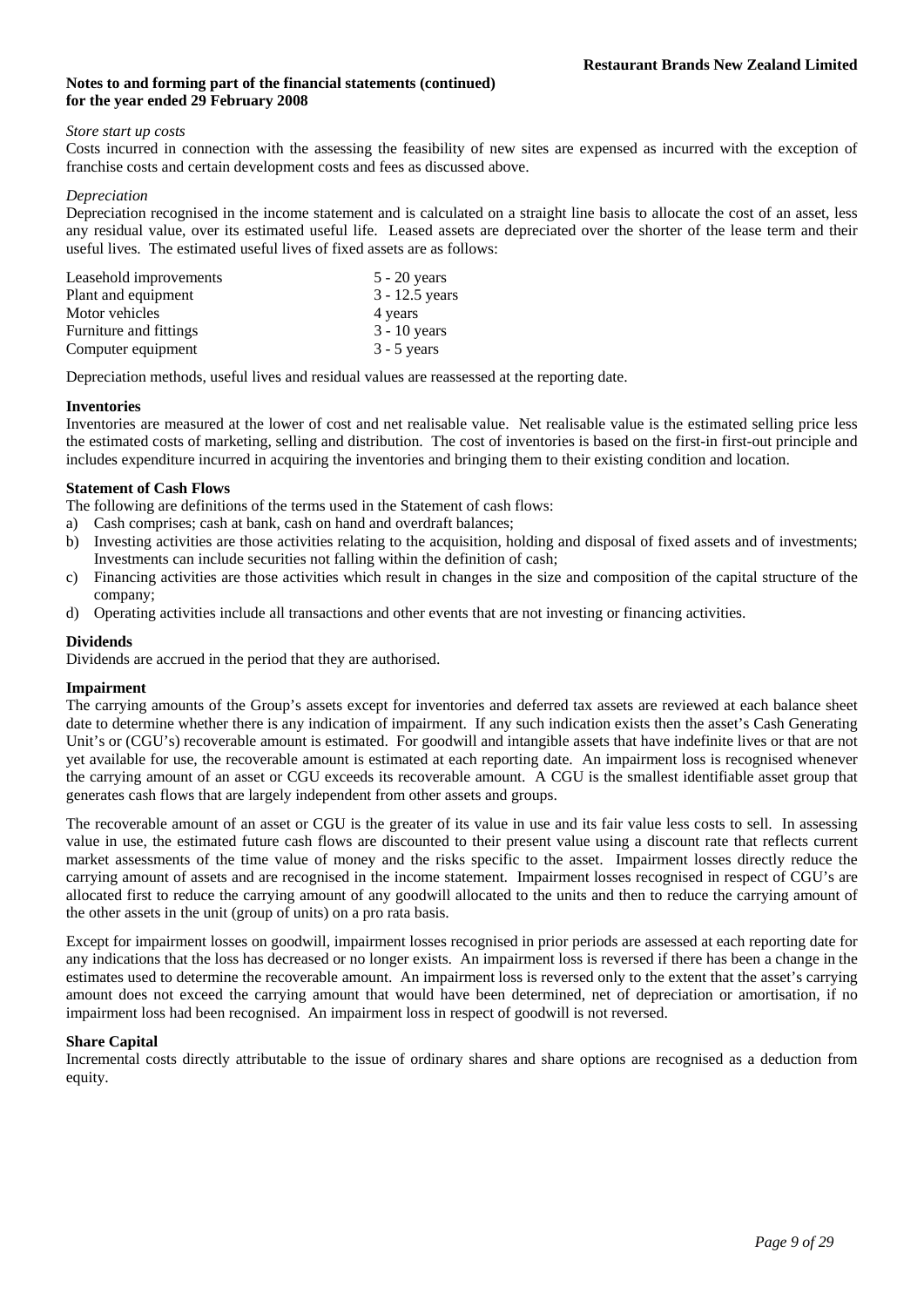# **Earnings Per Share**

The Group presents basic and diluted earnings per share (EPS) data for its ordinary shares. Basic EPS is calculated by dividing the profit or loss attributable to ordinary shareholders of the Company by the weighted average number of ordinary shares outstanding during the period. Diluted EPS is determined by adjusting the profit or loss attributable to ordinary shareholders and the weighted average number of ordinary shares outstanding for the effects of all dilutive potential ordinary shares, which comprise share options granted to employees.

## **Employee Benefits**

# *Other long-term employee benefits*

The Group's net obligation in respect of long-term employee benefits is the amount of future benefit that employees have earned in return for their service in the current and prior periods. The benefit is discounted to determine its present value.

### *Share-based payment transactions*

The grant date fair value of options granted to employees is recognised as an employee expense, with a corresponding increase in equity, over the period in which the employees become unconditionally entitled to the options. The amount recognised as an expense is adjusted to reflect the actual number of share options that vest. The fair value of the options granted is measured using an options pricing model, taking into account the terms and conditions upon which the options were granted. The amount recognised as an expense is adjusted to reflect the actual number of share options that vest except where forfeiture is only due to share prices not achieving the threshold for vesting.

### *Short-term benefits*

Short-term employee benefit obligations are measured on an undiscounted basis and are expensed as the related service is provided. A provision is recognised for the amount expected to be paid under short-term cash bonus if the Group has a present legal or constructive obligation to pay this amount as a result of past service provided by the employee and the obligation can be estimated reliably.

### **Segment Reporting**

Segment information is presented in respect of the Group's business and geographical segments. The primary format, business segments, is based on the Group's management and internal reporting structure. Inter-segment pricing is determined on an arm's length basis. Segment results, assets and liabilities include items directly attributable to a segment as well as those that can be allocated on a reasonable basis. Unallocated items comprise mainly investments and related revenue, loans and borrowings and related expenses, corporate assets (primarily the Company's) and head office expenses, and income tax assets and liabilities. Segment capital expenditure is the total cost incurred during the period to acquire property, plant and equipment, and intangible assets other than goodwill.

### *Business segments*

The Group comprises the following main business segments:

- KFC
- Pizza Hut New Zealand
- Starbucks Coffee
- Pizza Hut Victoria

The main activities of these business segments is the operation of quick-service and take-away restaurant concepts.

### *Geographical segments*

The KFC, Pizza Hut New Zealand and Starbucks Coffee segments are managed and operated in New Zealand. Pizza Hut Victoria is managed and operated in the state of Victoria, Australia.

### **Goods and Services Tax**

The income statement and statement of cashflow have been prepared exclusive of Goods and Services Taxation.

### **Non-Current Assets Held for Sale**

Non-current assets (or disposal groups comprising assets and liabilities) that are expected to be recovered primarily through sale rather than through continuing use are classified as held for sale. Immediately before classification as held for sale, the assets (or components of a disposal group) are remeasured in accordance with the Group's accounting policies. Thereafter generally the assets (or disposal group) are measured at the lower of their carrying amount and fair value less cost to sell. Impairment losses on initial classification as held for sale and subsequent gains or losses on re-measurement are recognised in profit or loss. Gains are not recognised in excess of any cumulative impairment loss.

### **Discontinued Operations**

A discontinued operation is a component of the Group's business that represents a separate major line of business or geographical area of operations that has been disposed of, or is held for sale, or is a subsidiary acquired exclusively with a view to resale. Classification as a discontinued operation occurs upon disposal or when the operation meets the criteria to be classified as held for sale, if earlier. When an operation is classified as a discontinued operation, the comparative income statement is restated as if the operation has been discontinued from the start of the comparative period.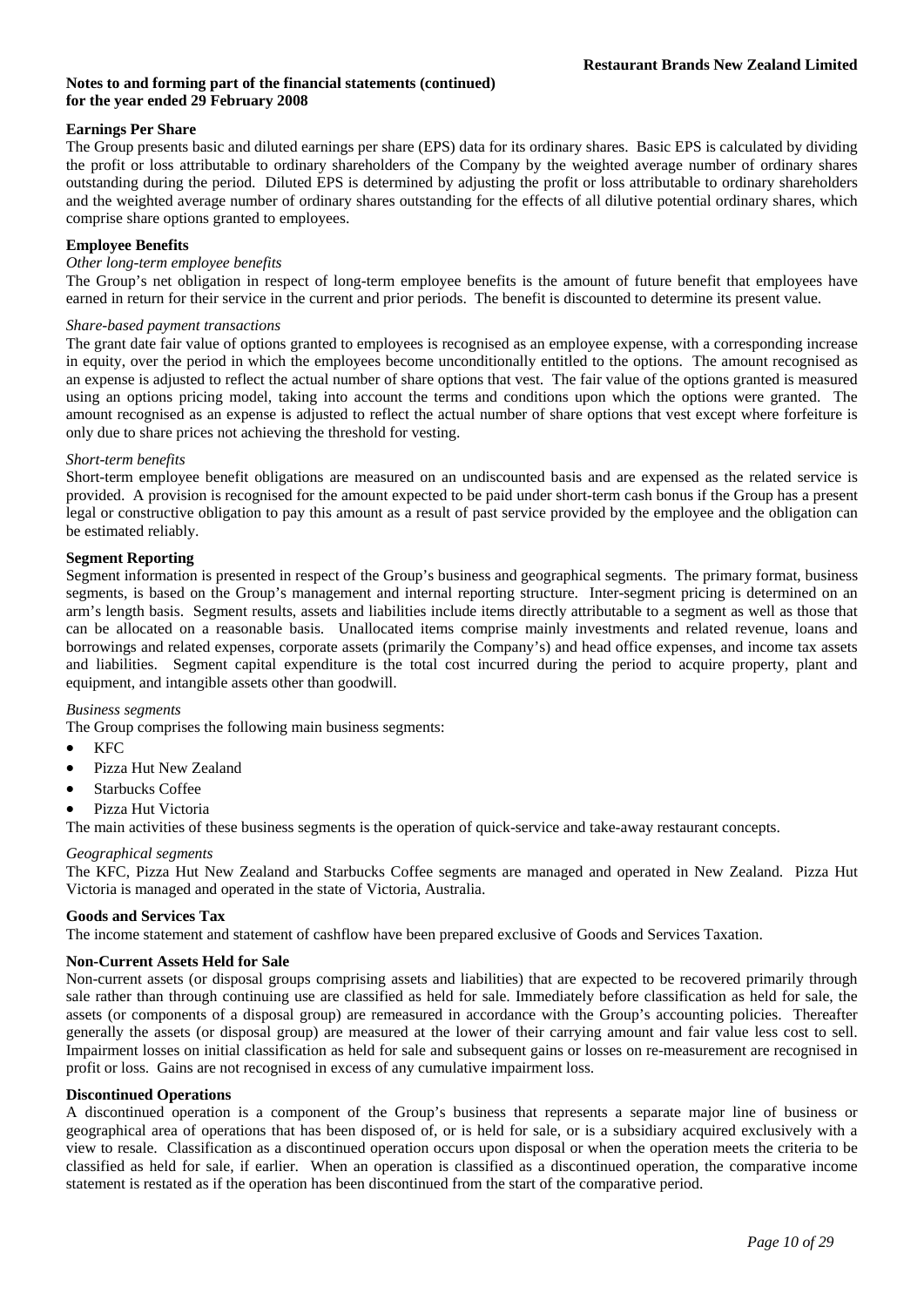# **Provisions**

A provision is recognised if, as a result of a past event, the Group has a present legal or constructive obligation that can be estimated reliably, and it is probable that an outflow of economic benefits will be required to settle the obligation. Provisions are determined by discounting the expected future cash flows at a pre-tax rate that reflects current market assessments of the time value of money and the risks specific to the liability.

### *Restructuring*

A provision for restructuring is recognised when the Group has approved a detailed and formal restructuring plan, and the restructuring either has commenced or has been announced publicly. Future operating costs are not provided for.

### *Onerous contracts*

A provision for onerous contracts is recognised when the expected benefits to be derived by the Group from a contract are lower than the unavoidable cost of meeting its obligations under the contract. The provision is measured at the present value of the lower of the expected cost of terminating the contract and the expected net cost of continuing with the contract. Before a provision is established, the Group recognises any impairment loss on the assets associated with that contract.

### **Non Trading Items**

The Group seeks to present a measure of comparable underlying performance on a consistent basis. In order to do so, the Group separately discloses items considered to be unrelated to the day to day operation performance of the Group. Such items are classified as Non Trading items and are separately disclosed in the Income Statement and notes to the financial statements.

### **New Standards and Interpretations not yet Adopted**

A number of new standards, amendments to standards and interpretations are not yet effective for the year ended 29 February 2008, and have not been applied in preparing these consolidated financial statements:

- NZ IFRS 3 *(Amendment) Business Combinations* includes a number of amendments including the requirement that all costs relating to a business combination must be expensed and subsequent remeasurement of the business combination must be put through the income statement. NZ IFRS 3 is effective for accounting periods beginning 1 January 2009. NZ IFRS 3 is not expected to have any impact on the consolidated financial statements.
- NZ IFRS 8 *Operating Segments* requires an entity to adopt the 'management approach' to reporting on the financial performance of its operating segments. Generally, the information to be reported would be what management uses internally for evaluating segment performance and deciding how to allocate resources to operating segments. Such information may be different from what is used to prepare the income statement and balance sheet and would therefore require explanation of the basis on which the segment information is prepared and reconciliations to the amounts recognised in the income statement and balance sheet. NZ IFRS 8 is effective for accounting periods beginning 1 January 2009. The Group has not yet determined the potential impact of the standard.
- NZ IAS 1 *(Amendment) Presentation of Financial Statements* requires a number of changes to the presentation and disclosures in financial statements. NZ IAS 1 is effective for accounting periods beginning 1 January 2009. The Group had not yet determined the potential impact of the amendment.
- IAS 23 *(Amendment) Borrowing costs* requires an entity to capitalise borrowing costs directly attributable to the acquisition, construction or production of a qualifying asset as a part of that asset. The option of immediately expensing those borrowing costs will be removed. IAS 23 is effective for accounting periods beginning 1 January 2009. The Group has not yet determined the potential impact of the amendment.
- NZ IFRIC 12 *Service Concession Arrangements* addresses how service concession operators should apply existing New Zealand Equivalents to International Financial Reporting Standards (NZ IFRS) to account for the obligations they undertake and rights they received in service concession arrangements. NZ IFRIC 12 is effective for accounting periods from 1 January 2008. NZ IFRIC 12 is not presently relevant to the Group's operation.
- NZ IFRIC 13 *Customer loyalty programmes* clarifies that where goods or services are sold together with a customer loyalty incentive (for example, loyalty points or free products), the arrangement is a multiple-element arrangement and the consideration receivable from the customer is allocated between the components of the arrangement using their fair values. NZ IFRIC 13 is effective for accounting periods beginning 1 July 2008. NZ IFRIC 13 is not presently relevant to the Group's operation.
- NZIFRIC 14 *NZ IAS 19 The limit on a defined benefit asset, minimum funding requirements and their interaction* provides guidance on assessing the limit in NZ IAS 19 on the amount of the surplus that can be recognised as an asset. NZ IFRIC 14 is effective for accounting periods from 1 January 2008. NZ IFRIC 14 is not presently relevant to the Group's operation.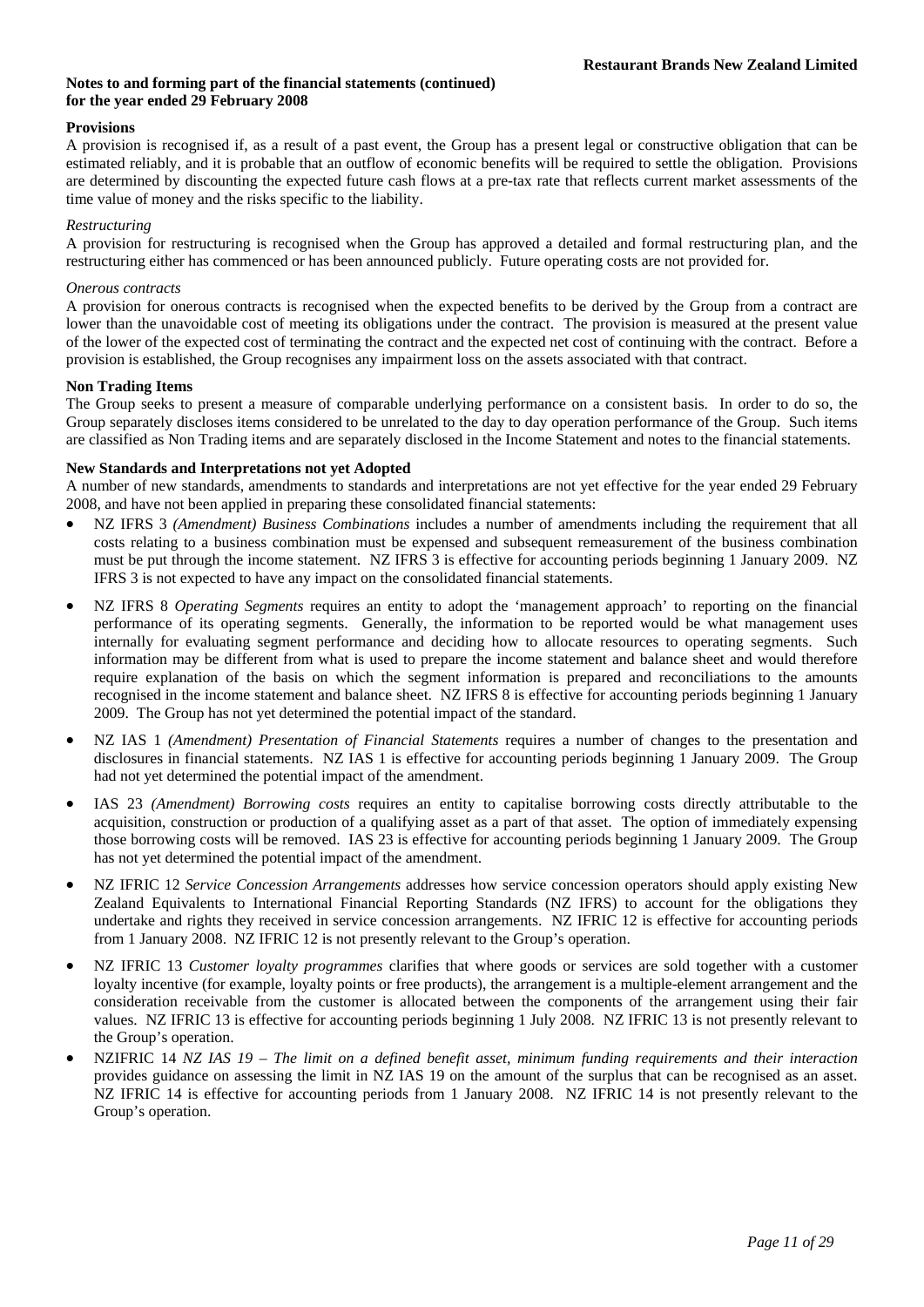**Note 1 - Segmental Reporting** 

|                                                               | <b>KFC</b> |         | Pizza Hut NZ |         | <b>Starbucks</b> |         | Pizza Hut Victoria       |          | Other*                   |         | Consolidated |          | Continued | <b>Discontinued</b> | Continued | <b>Discontinued</b> |
|---------------------------------------------------------------|------------|---------|--------------|---------|------------------|---------|--------------------------|----------|--------------------------|---------|--------------|----------|-----------|---------------------|-----------|---------------------|
| <b>NZ\$'000s</b>                                              | 2008       | 2007    | 2008         | 2007    | 2008             | 2007    | 2008                     | 2007     | 2008                     | 2007    | 2008         | 2007     | 2008      | 2008                | 2007      | 2007                |
| <b>Business Segments</b>                                      |            |         |              |         |                  |         |                          |          |                          |         |              |          |           |                     |           |                     |
| Store sales revenue                                           | 199,116    | 182,673 | 71,419       | 79,721  | 33,012           | 31,252  | 6,275                    | 25,068   |                          |         | 309,822      | 318,714  | 303,547   | 6,275               | 293,646   | 25,068              |
| Other revenue                                                 |            |         |              |         |                  |         |                          |          | 447                      | 415     | 447          | 415      | 447       |                     | 41:       |                     |
| <b>Total operating revenue</b>                                | 199,116    | 182,673 | 71,419       | 79,721  | 33,012           | 31,252  | 6,275                    | 25,068   | 447                      | 415     | 310,269      | 319,129  | 303,994   | 6,275               | 294,061   | 25,068              |
|                                                               |            |         |              |         |                  |         |                          |          |                          |         |              |          |           |                     |           |                     |
| Concept EBITDA before general and administration              |            |         |              |         |                  |         |                          |          |                          |         |              |          |           |                     |           |                     |
| expenses                                                      | 36,602     | 31,216  | 4,676        | 5,060   | 3,852            | 3,645   | $\sim$                   | (2,931)  | $\overline{\phantom{a}}$ | $\sim$  | 45,130       | 36,990   | 45,130    |                     | 39,921    | (2,931)             |
| Depreciation                                                  | (5, 833)   | (4,919) | (4,244)      | (3,682) | (1,941)          | (1,711) |                          |          | (398)                    | (443)   | (12, 416)    | (10,755) | (12, 416) |                     | (10,755)  |                     |
| Amortisation                                                  | (552)      | (189)   | (235)        | (187)   | (211)            | (217)   |                          |          | (285)                    | (289)   | (1,283)      | (882)    | (1,283)   |                     | (882)     |                     |
|                                                               |            |         |              |         |                  |         |                          |          |                          |         |              |          |           |                     |           |                     |
| Segment result (EBIT) before non trading                      | 28,293     | 24,171  | (1,149)      | (417)   | 676              | 733     | $\sim$                   | (3,921)  | (6,680)                  | (7,264) | 21,140       | 13,302   | 21,140    |                     | 17,935    | (4,633)             |
| Impairment on property, plant and equipment                   | (326)      | (840)   | (209)        | (502)   |                  |         | $\overline{\phantom{a}}$ | (5,862)  | $\overline{\phantom{a}}$ | $\sim$  | (535)        | (7,204)  | (535)     |                     | (1, 342)  | (5,862)             |
| Impairment on intangibles                                     |            | $\sim$  | (1,187)      | (1,142) |                  |         | $\overline{\phantom{a}}$ | (702)    | $\overline{\phantom{a}}$ | $\sim$  | (1,187)      | (1,844)  | (1, 187)  |                     | (1,142)   | (702)               |
| Other non trading                                             | (507)      | (1,188) | (686)        | 213     | 200              | $\sim$  | (681)                    | (3,371)  | (689)                    | (965)   | (2,363)      | (5,311)  | (1,682)   | (681)               | (1,940)   | (3,371)             |
| <b>Segment result</b>                                         | 27,460     | 22,143  | (3,231)      | (1,848) | 876              | 733     | (681)                    | (13,856) | (7, 369)                 | (8,229) | 17,055       | (1,057)  | 17,736    | (681)               | 13,511    | (14, 568)           |
|                                                               |            |         |              |         |                  |         |                          |          |                          |         |              |          |           |                     |           |                     |
| Operating profit (loss) (EBIT)                                |            |         |              |         |                  |         |                          |          |                          |         | 17,055       | (1,057)  | 17,736    | (681)               | 13,511    | (14, 568)           |
| Net financing costs                                           |            |         |              |         |                  |         |                          |          |                          |         | (4,953)      | (3,409)  | (4,953)   |                     | (3,407)   | (2)                 |
| Net profit (loss) before taxation                             |            |         |              |         |                  |         |                          |          |                          |         | 12,102       | (4, 466) | 12,783    | (681)               | 10,104    | (14,570)            |
| Income tax (expense)                                          |            |         |              |         |                  |         |                          |          |                          |         | (3,087)      | 912      | (3,312)   | 225                 | (3,797)   | 4,709               |
| Net profit (loss) after taxation                              |            |         |              |         |                  |         |                          |          |                          |         | 9,015        | (3, 554) | 9,471     | (456)               | 6,307     | (9, 861)            |
| Net profit after taxation excl non - trading                  |            |         |              |         |                  |         |                          |          |                          |         | 11.044       | 6,542    | 11,044    |                     | 9.645     | (3,103)             |
| Segment assets                                                | 53,868     | 48,516  | 43,312       | 48,990  | 12,707           | 15,595  | 22                       | 437      | 1,298                    | 1,770   | 111,207      | 115,308  |           |                     |           |                     |
| Unallocated assets                                            |            |         |              |         |                  |         |                          |          |                          |         | 1,762        | 2,426    |           |                     |           |                     |
| <b>Total assets</b>                                           |            |         |              |         |                  |         |                          |          |                          |         | 112.969      | 117,734  |           |                     |           |                     |
| Segment liabilities                                           | 11,833     | 13,754  | 3,596        | 6,170   | 1,567            | 1,493   | 1,287                    | 3,530    | 2,241                    | 1,628   | 20,524       | 26,575   |           |                     |           |                     |
| Unallocated liabilities                                       |            |         |              |         |                  |         |                          |          |                          |         | 56,608       | 58,528   |           |                     |           |                     |
| <b>Total liabilities</b>                                      |            |         |              |         |                  |         |                          |          |                          |         | 77,132       | 85,103   |           |                     |           |                     |
|                                                               |            |         |              |         |                  |         |                          |          |                          |         |              |          |           |                     |           |                     |
| Capital expenditure including intangibles                     | 12,024     | 22,028  | 2,421        | 5,310   | 616              | 1,715   | $\blacksquare$           | 97       | 335                      | 1,345   | 15,396       | 30,495   |           |                     |           |                     |
| * Other is general and administration support centre expenses |            |         |              |         |                  |         |                          |          |                          |         |              |          |           |                     |           |                     |

#### **Geographical Segments**

|                                           | <b>New Zealand</b> |         |          | Australia |       | Unallocated              |         |         |
|-------------------------------------------|--------------------|---------|----------|-----------|-------|--------------------------|---------|---------|
| <b>NZ\$'000s</b>                          | 2008               | 2007    | 2008     | 2007      | 2008  | 2007                     | 2008    | 2007    |
| Total operating revenue                   | 303.994            | 294.061 | 6.275    | 25,068    |       |                          | 310.269 | 319.129 |
| Segment assets                            | 111.185            | 114,871 | 22<br>44 | 437       | 1.762 | 2.426                    | 112.969 | 117,734 |
| Capital expenditure including intangibles | 15.396             | 30,398  |          | 97        |       | $\overline{\phantom{a}}$ | 15.396  | 30.495  |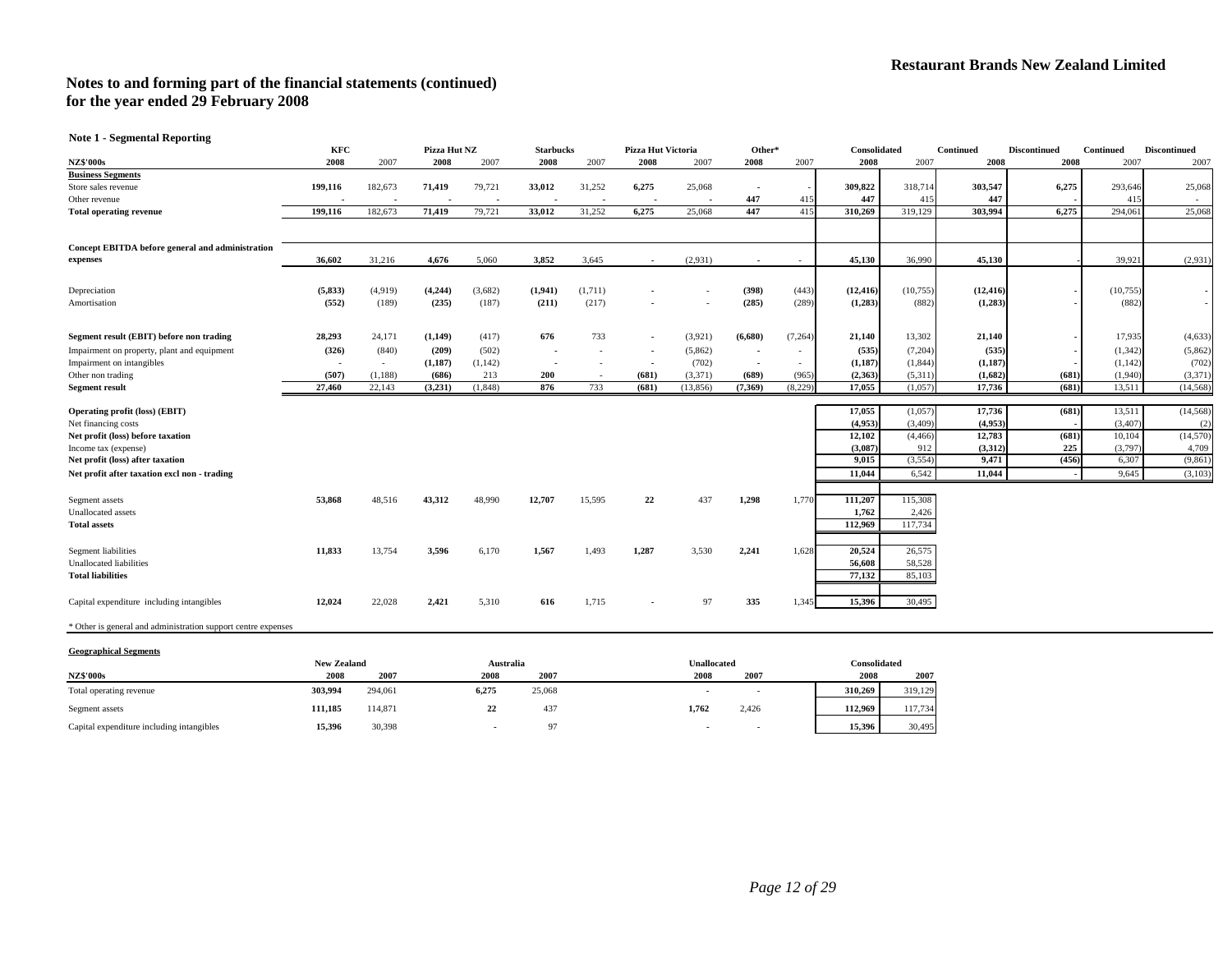### **Note 2 – Discontinued Operations**

Losses attributable to the discontinued operations of Pizza Hut Victoria were as follows:

|                                                       | Group    | Group     |
|-------------------------------------------------------|----------|-----------|
|                                                       | 2008     | 2007      |
|                                                       | \$'000   | \$'000    |
| <b>Results of discontinued operations</b>             |          |           |
| Revenue                                               | 6,275    | 25,068    |
| Cost of goods sold                                    | (6, 526) | (22, 491) |
| Distribution expenses                                 | (344)    | (2,005)   |
| Marketing expenses                                    | (435)    | (3,502)   |
| General and administration expenses                   | (446)    | (1,703)   |
| Release of exit provision                             | 1,476    |           |
| Results from operating activities                     |          | (4, 633)  |
| Income tax credit                                     |          | 1,530     |
| Results from operating activities, net of income tax  |          | (3,103)   |
| Non trading                                           | (681)    | (3,371)   |
| Net financing costs                                   |          | (2)       |
| Loss on sale of discontinued operations (impairment)  |          | (6, 564)  |
| Income tax on loss on sale of discontinued operations | 225      | 3,179     |
| (Loss) for the period                                 | (456)    | (9, 861)  |
| Basic (loss) cents per share                          | (0.47)   | (10.15)   |
| <b>Cash flows from discontinued operations</b>        |          |           |
| Net cash (used in) operating activities               | (2,306)  | (6,380)   |
| Net cash (used in) investing activities               | (311)    | (1,851)   |
| Net cash (used in) from financing activities          |          | (30)      |
| Net cash (used in) discontinued operations            | (2,617)  | (8,261)   |

The loss for the period reflects the realised and unrealised net losses on store disposals including costs of disposal and fees paid to the franchisor, Yum Restaurants International (Yum).

Because the franchise agreements with Yum in this market now create obligations that are onerous in nature, these future financial obligations relating to the as yet unsold stores have been estimated and taken up in this financial year as a provision for onerous contracts under NZ IAS 37. These are in the sum of \$0.5 million. (2007: \$1.3 million).

As the Group is in the process of exiting the Pizza Hut Victorian business it has reclassified these assets and liabilities as held for sale and the results from trading as discontinued operations.

# **Note 3 – Non-current assets held for sale**

Pizza Hut Victoria is presented as a disposal group held for sale following the commitment of the Group's management, to a plan to sell the business. Sale of the disposal group is expected to be completed in the new financial year. All other assets held by the disposal group have been impaired to nil.

|                                         | 2008   | 2007   |
|-----------------------------------------|--------|--------|
|                                         | Group  | Group  |
|                                         | \$'000 | \$'000 |
| Assets classified as held for sale      |        |        |
| Inventories                             | 17     | 104    |
| Trade and other receivables             | 5      | 333    |
|                                         | 22     | 437    |
| Liabilities classified as held for sale |        |        |
| Trade and other payables                | 776    | 1,900  |
| Provisions                              | 511    | 1,630  |
|                                         | 1.287  | 3,530  |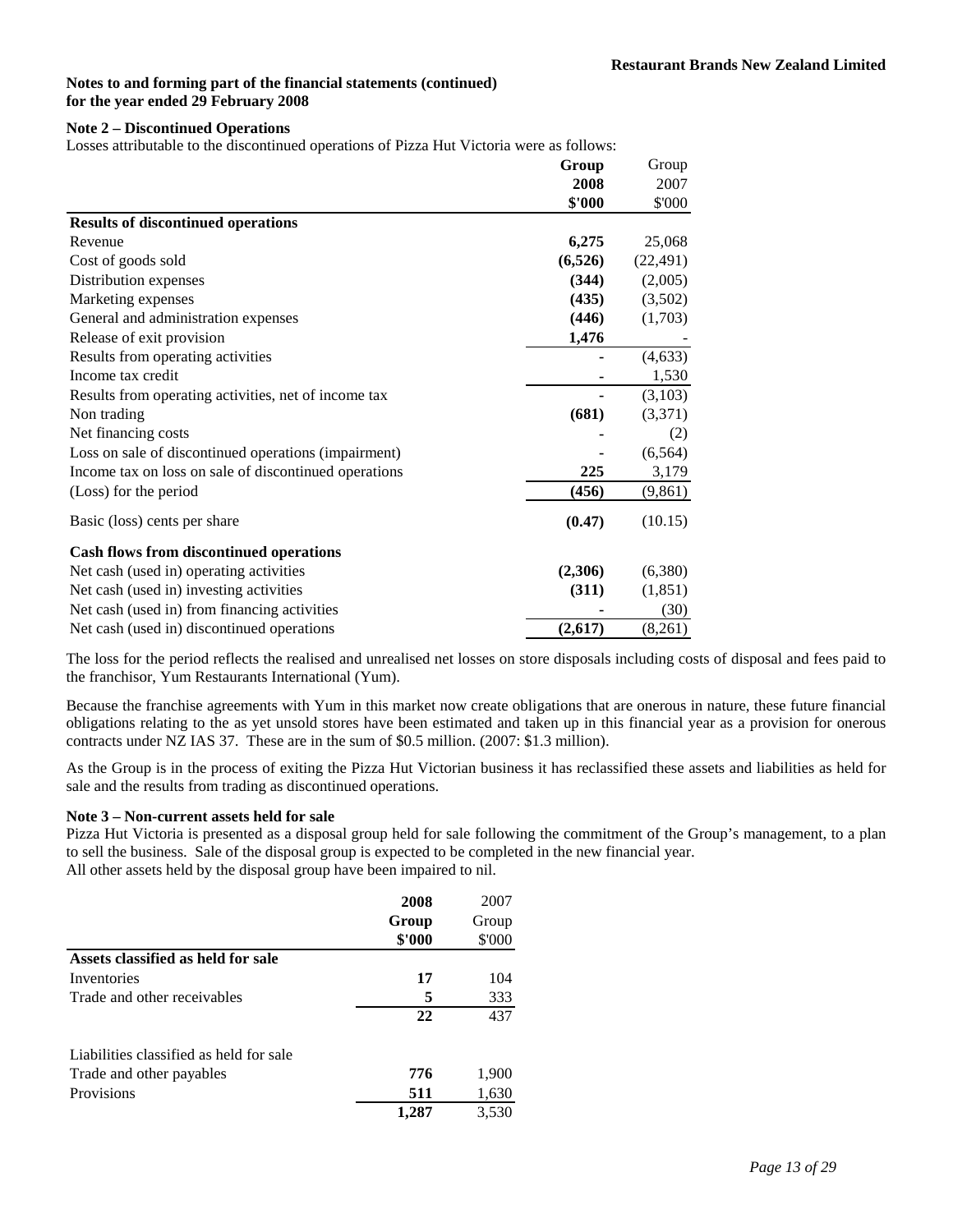# **Note 4 – Analysis of expenses**

The surplus before taxation is calculated after charging the following items:

|                                                                    | Group<br>2008<br>\$'000 | Group<br>2007<br>\$'000 | Company<br>2008<br>\$'000 | Company<br>2007<br>\$'000 |
|--------------------------------------------------------------------|-------------------------|-------------------------|---------------------------|---------------------------|
| Auditors' remuneration:                                            |                         |                         |                           |                           |
| To PwC for statutory audit services                                | 67                      |                         |                           |                           |
| To KPMG for statutory audit services                               | 10                      | 100                     |                           |                           |
| To KPMG for other assurance services                               | 28                      | 25                      |                           |                           |
| To KPMG for financial advisory services                            | 42                      | 37                      |                           |                           |
| To KPMG for taxation services                                      | 26                      | 34                      |                           |                           |
| Government training grants (included in general and administration |                         |                         |                           |                           |
| expenses)                                                          | (178)                   | (165)                   |                           |                           |
| Government training grants (included in cost of sales)             |                         | (159)                   |                           |                           |
| Amortisation of intangibles (included in cost of sales)            | 1,283                   | 882                     |                           |                           |
| Royalties paid                                                     | 18,401                  | 18,908                  |                           |                           |
| Operating rental expenses                                          | 19,269                  | 21,190                  |                           |                           |
| Net loss on disposal of property, plant and equipment              | 1,855                   | 1,408                   |                           |                           |
| Directors' fees                                                    | 220                     | 226                     |                           |                           |
| Interest expense (net)                                             | 4,848                   | 3,256                   | 4,924                     | 3,697                     |
| Finance lease interest                                             | 105                     | 153                     |                           |                           |
| Non trading items                                                  |                         |                         |                           |                           |
| Pizza Hut Victoria:                                                |                         |                         |                           |                           |
| Impairment of Pizza Hut Victoria property, plant and equipment     |                         | 5,862                   |                           |                           |
| Impairment of Pizza Hut Victoria other intangibles                 |                         | 702                     |                           |                           |
| Other store closure costs                                          | 681                     | 3,371                   |                           |                           |
|                                                                    | 681                     | 9,935                   |                           |                           |
| New Zealand:                                                       |                         |                         |                           |                           |
| Impairment of Pizza Hut NZ goodwill                                | 1,187                   | 1,142                   |                           |                           |
| Other store closure costs                                          | 573                     | 1,335                   |                           |                           |
| Other store relocation and refurbishment costs                     | 1,195                   | 2,075                   |                           |                           |
| Organisation restructuring                                         | 573                     |                         |                           |                           |
| Other revenue                                                      | (124)                   | (128)                   |                           |                           |
|                                                                    | 3,404                   | 4,424                   |                           |                           |
|                                                                    |                         |                         |                           |                           |
|                                                                    | Group                   | Group                   |                           |                           |
|                                                                    | 2008                    | 2007                    |                           |                           |
| <b>Personnel Expenses</b>                                          | \$'000                  | \$'000                  |                           |                           |
| Wages and salaries                                                 | 78,774                  | 84,061                  |                           |                           |
| Organisation restructuring                                         | 573                     |                         |                           |                           |
| Increase/ (decrease) in liability for long-service leave           | 38                      | (43)                    |                           |                           |
| Equity-settled share-based payment transactions                    | 7                       | 15                      |                           |                           |
|                                                                    | 79,392                  | 84,033                  |                           |                           |

The parent company has no personnel expense (2007: nil).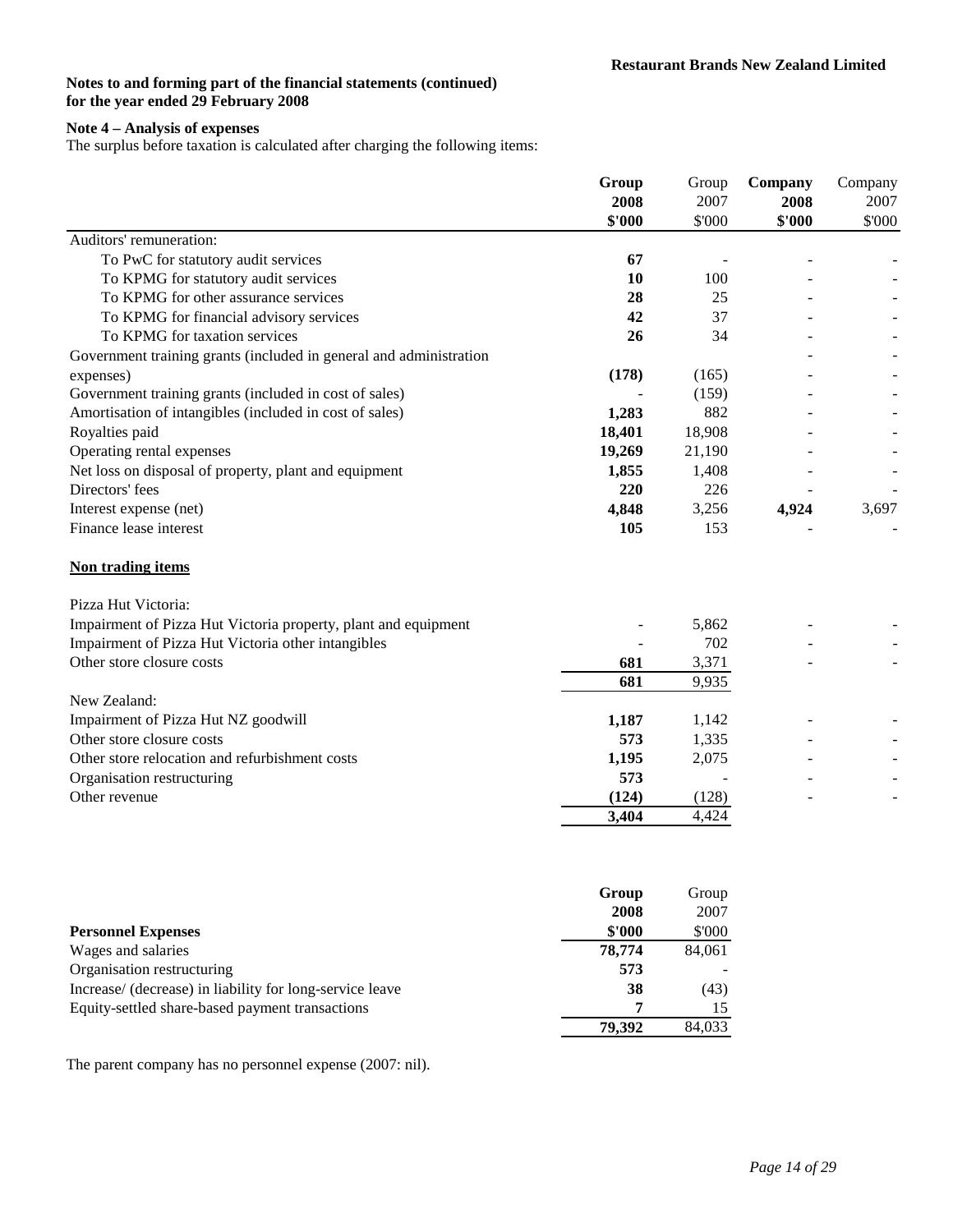# **Note 5 –Income tax expense in the income statement**

| 2008<br>2007<br>2008<br>Note<br>\$'000<br>\$'000<br>\$'000<br>Total profit / (loss) for the period<br>$\mathbf{1}$<br>12,102<br>(4, 466)<br>903<br>$\,1$<br>912<br>Total income tax (expense) / credit<br>(3,087)<br>1,625<br>Profit / (loss) after income tax<br>9,015<br>(3, 554)<br>2,528<br>(3,994)<br>Income tax using the Company's domestic tax rate<br>33.0%<br>1,474<br>(298)<br>$(33.0\%)$<br>Non deductible expenses and Non assessable income<br>1,923<br>3.5%<br>422<br>$(10.5\%)$<br>(467)<br>Change in tax rate to 30%<br>64<br>0.5%<br>Change in recognition of deferred tax asset<br>(95)<br>$(2.1\%)$<br>Prior period adjustment<br>421<br>3.5%<br>1,625<br>(3,087)<br>912<br>20.4%<br>(25.5%)<br><b>Current tax expense</b><br>Current tax credit/ (expense)<br>1,231<br>1,625<br>(1,517)<br>Reclassified as deferred tax<br>(1,231)<br>(1,517)<br>1,625<br>Deferred tax expense<br>Deferred tax (expense)/ credit<br>(2,055)<br>1,007<br>Change in tax rate to 30%<br>64<br><b>Prior period adjustments</b><br>(Over)/ under provided in prior periods<br>421<br>(95)<br>912<br>1,625<br>1,219<br>Net tax credit/ (expense)<br>(3,087)<br><b>Income Statement Taxation Expense</b> | <b>Reconciliation of effective tax rate</b> |  | Group | Group | Company Company |          |
|--------------------------------------------------------------------------------------------------------------------------------------------------------------------------------------------------------------------------------------------------------------------------------------------------------------------------------------------------------------------------------------------------------------------------------------------------------------------------------------------------------------------------------------------------------------------------------------------------------------------------------------------------------------------------------------------------------------------------------------------------------------------------------------------------------------------------------------------------------------------------------------------------------------------------------------------------------------------------------------------------------------------------------------------------------------------------------------------------------------------------------------------------------------------------------------------------------|---------------------------------------------|--|-------|-------|-----------------|----------|
|                                                                                                                                                                                                                                                                                                                                                                                                                                                                                                                                                                                                                                                                                                                                                                                                                                                                                                                                                                                                                                                                                                                                                                                                        |                                             |  |       |       |                 | 2007     |
|                                                                                                                                                                                                                                                                                                                                                                                                                                                                                                                                                                                                                                                                                                                                                                                                                                                                                                                                                                                                                                                                                                                                                                                                        |                                             |  |       |       |                 | \$'000   |
|                                                                                                                                                                                                                                                                                                                                                                                                                                                                                                                                                                                                                                                                                                                                                                                                                                                                                                                                                                                                                                                                                                                                                                                                        |                                             |  |       |       |                 | 4,072    |
|                                                                                                                                                                                                                                                                                                                                                                                                                                                                                                                                                                                                                                                                                                                                                                                                                                                                                                                                                                                                                                                                                                                                                                                                        |                                             |  |       |       |                 | 1,219    |
|                                                                                                                                                                                                                                                                                                                                                                                                                                                                                                                                                                                                                                                                                                                                                                                                                                                                                                                                                                                                                                                                                                                                                                                                        |                                             |  |       |       |                 | 5,291    |
|                                                                                                                                                                                                                                                                                                                                                                                                                                                                                                                                                                                                                                                                                                                                                                                                                                                                                                                                                                                                                                                                                                                                                                                                        |                                             |  |       |       |                 | (1, 344) |
|                                                                                                                                                                                                                                                                                                                                                                                                                                                                                                                                                                                                                                                                                                                                                                                                                                                                                                                                                                                                                                                                                                                                                                                                        |                                             |  |       |       |                 | 2,563    |
|                                                                                                                                                                                                                                                                                                                                                                                                                                                                                                                                                                                                                                                                                                                                                                                                                                                                                                                                                                                                                                                                                                                                                                                                        |                                             |  |       |       |                 |          |
|                                                                                                                                                                                                                                                                                                                                                                                                                                                                                                                                                                                                                                                                                                                                                                                                                                                                                                                                                                                                                                                                                                                                                                                                        |                                             |  |       |       |                 |          |
|                                                                                                                                                                                                                                                                                                                                                                                                                                                                                                                                                                                                                                                                                                                                                                                                                                                                                                                                                                                                                                                                                                                                                                                                        |                                             |  |       |       |                 |          |
|                                                                                                                                                                                                                                                                                                                                                                                                                                                                                                                                                                                                                                                                                                                                                                                                                                                                                                                                                                                                                                                                                                                                                                                                        |                                             |  |       |       |                 | 1,219    |
|                                                                                                                                                                                                                                                                                                                                                                                                                                                                                                                                                                                                                                                                                                                                                                                                                                                                                                                                                                                                                                                                                                                                                                                                        |                                             |  |       |       |                 |          |
|                                                                                                                                                                                                                                                                                                                                                                                                                                                                                                                                                                                                                                                                                                                                                                                                                                                                                                                                                                                                                                                                                                                                                                                                        |                                             |  |       |       |                 | 1,219    |
|                                                                                                                                                                                                                                                                                                                                                                                                                                                                                                                                                                                                                                                                                                                                                                                                                                                                                                                                                                                                                                                                                                                                                                                                        |                                             |  |       |       |                 |          |
|                                                                                                                                                                                                                                                                                                                                                                                                                                                                                                                                                                                                                                                                                                                                                                                                                                                                                                                                                                                                                                                                                                                                                                                                        |                                             |  |       |       |                 | 1,219    |
|                                                                                                                                                                                                                                                                                                                                                                                                                                                                                                                                                                                                                                                                                                                                                                                                                                                                                                                                                                                                                                                                                                                                                                                                        |                                             |  |       |       |                 |          |
|                                                                                                                                                                                                                                                                                                                                                                                                                                                                                                                                                                                                                                                                                                                                                                                                                                                                                                                                                                                                                                                                                                                                                                                                        |                                             |  |       |       |                 |          |
|                                                                                                                                                                                                                                                                                                                                                                                                                                                                                                                                                                                                                                                                                                                                                                                                                                                                                                                                                                                                                                                                                                                                                                                                        |                                             |  |       |       |                 |          |
|                                                                                                                                                                                                                                                                                                                                                                                                                                                                                                                                                                                                                                                                                                                                                                                                                                                                                                                                                                                                                                                                                                                                                                                                        |                                             |  |       |       |                 |          |
|                                                                                                                                                                                                                                                                                                                                                                                                                                                                                                                                                                                                                                                                                                                                                                                                                                                                                                                                                                                                                                                                                                                                                                                                        |                                             |  |       |       |                 |          |
|                                                                                                                                                                                                                                                                                                                                                                                                                                                                                                                                                                                                                                                                                                                                                                                                                                                                                                                                                                                                                                                                                                                                                                                                        |                                             |  |       |       |                 |          |
|                                                                                                                                                                                                                                                                                                                                                                                                                                                                                                                                                                                                                                                                                                                                                                                                                                                                                                                                                                                                                                                                                                                                                                                                        |                                             |  |       |       |                 |          |
| Income tax (expense) from continuing operations<br>(3,312)<br>(3,797)                                                                                                                                                                                                                                                                                                                                                                                                                                                                                                                                                                                                                                                                                                                                                                                                                                                                                                                                                                                                                                                                                                                                  |                                             |  |       |       |                 |          |
| Income tax credit from discontinued operations (excluding loss                                                                                                                                                                                                                                                                                                                                                                                                                                                                                                                                                                                                                                                                                                                                                                                                                                                                                                                                                                                                                                                                                                                                         |                                             |  |       |       |                 |          |
| $\boldsymbol{2}$<br>1,530<br>on sale)                                                                                                                                                                                                                                                                                                                                                                                                                                                                                                                                                                                                                                                                                                                                                                                                                                                                                                                                                                                                                                                                                                                                                                  |                                             |  |       |       |                 |          |
| (3,312)<br>Income tax expense (excluding tax on sale of discontinued<br>(2,267)                                                                                                                                                                                                                                                                                                                                                                                                                                                                                                                                                                                                                                                                                                                                                                                                                                                                                                                                                                                                                                                                                                                        |                                             |  |       |       |                 |          |
| operations)<br>Income tax expense on loss on sale from discontinued                                                                                                                                                                                                                                                                                                                                                                                                                                                                                                                                                                                                                                                                                                                                                                                                                                                                                                                                                                                                                                                                                                                                    |                                             |  |       |       |                 |          |
| $\overline{c}$<br>3,179<br>225<br>operations                                                                                                                                                                                                                                                                                                                                                                                                                                                                                                                                                                                                                                                                                                                                                                                                                                                                                                                                                                                                                                                                                                                                                           |                                             |  |       |       |                 |          |
| 912<br>Total income tax credit (expense)<br>$\mathbf{1}$<br>(3,087)                                                                                                                                                                                                                                                                                                                                                                                                                                                                                                                                                                                                                                                                                                                                                                                                                                                                                                                                                                                                                                                                                                                                    |                                             |  |       |       |                 |          |
| <b>Imputation credits</b><br>Group<br>Group                                                                                                                                                                                                                                                                                                                                                                                                                                                                                                                                                                                                                                                                                                                                                                                                                                                                                                                                                                                                                                                                                                                                                            |                                             |  |       |       |                 |          |
| 2008<br>2007                                                                                                                                                                                                                                                                                                                                                                                                                                                                                                                                                                                                                                                                                                                                                                                                                                                                                                                                                                                                                                                                                                                                                                                           |                                             |  |       |       |                 |          |
| \$'000<br>\$'000                                                                                                                                                                                                                                                                                                                                                                                                                                                                                                                                                                                                                                                                                                                                                                                                                                                                                                                                                                                                                                                                                                                                                                                       |                                             |  |       |       |                 |          |
| Imputation credits at 1 March 2007<br>6,949<br>3,678                                                                                                                                                                                                                                                                                                                                                                                                                                                                                                                                                                                                                                                                                                                                                                                                                                                                                                                                                                                                                                                                                                                                                   |                                             |  |       |       |                 |          |
| (676)<br>New Zealand tax payments, net of refunds<br>(44)                                                                                                                                                                                                                                                                                                                                                                                                                                                                                                                                                                                                                                                                                                                                                                                                                                                                                                                                                                                                                                                                                                                                              |                                             |  |       |       |                 |          |
| Imputation credits attached to dividends received<br>9                                                                                                                                                                                                                                                                                                                                                                                                                                                                                                                                                                                                                                                                                                                                                                                                                                                                                                                                                                                                                                                                                                                                                 |                                             |  |       |       |                 |          |
| Imputation credits attached to dividends paid<br>(2, 437)<br>(3,236)                                                                                                                                                                                                                                                                                                                                                                                                                                                                                                                                                                                                                                                                                                                                                                                                                                                                                                                                                                                                                                                                                                                                   |                                             |  |       |       |                 |          |
| Imputation credits at 29 February 2008<br>565<br>3,678                                                                                                                                                                                                                                                                                                                                                                                                                                                                                                                                                                                                                                                                                                                                                                                                                                                                                                                                                                                                                                                                                                                                                 |                                             |  |       |       |                 |          |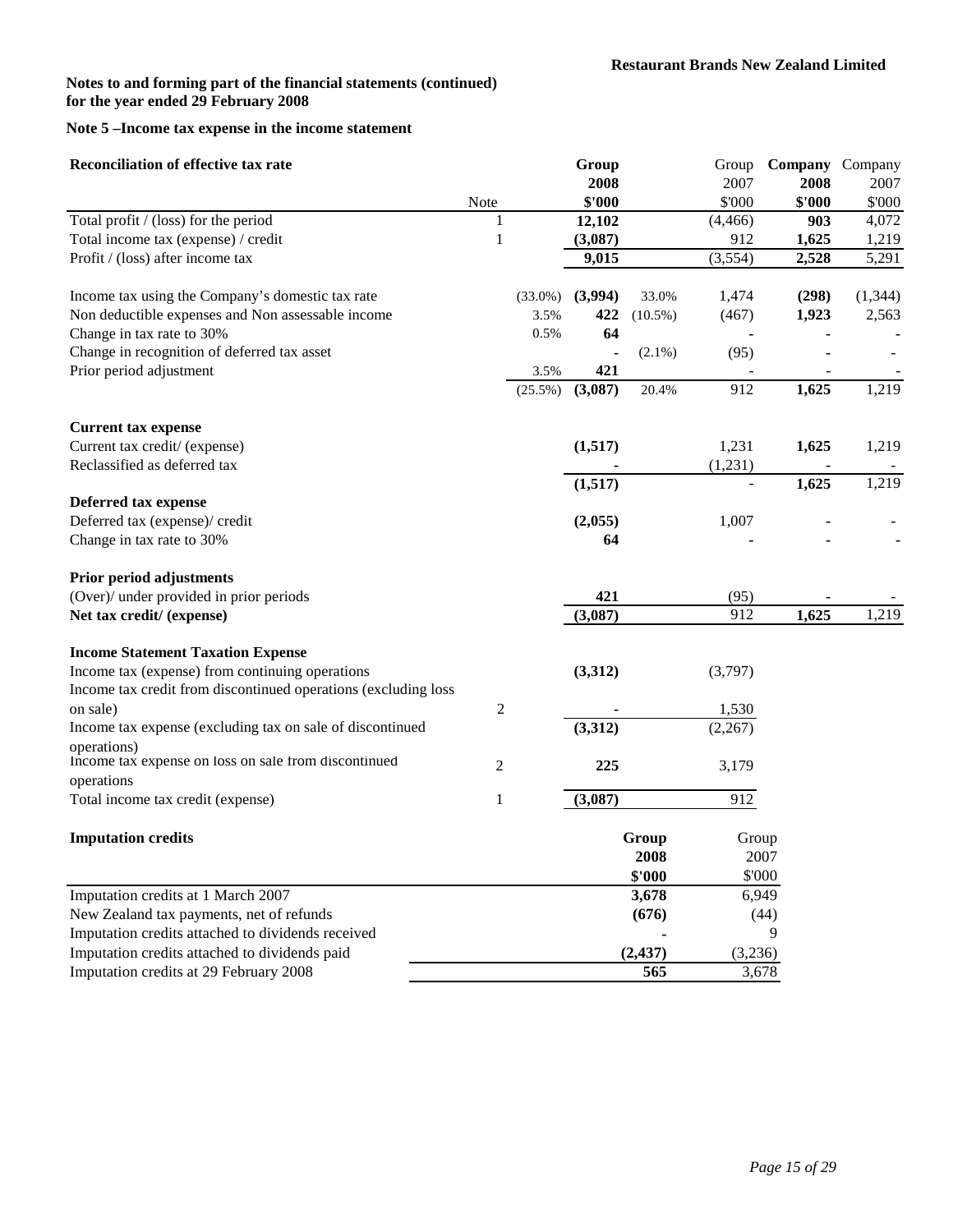# **Note 6 – Property, plant and equipment**

| <b>Improvements</b><br>66,184<br>16,270<br>(11,090)<br>237<br>71,601<br>11,575<br>(7,041)<br>87<br>76,222 | Equipment<br>and Fittings<br>54,332<br>2,085<br>5,396<br>(8,753)<br>159<br>53,219<br>2,533<br>1,804<br>(6,076)<br>61<br>51,541 | <b>Vehicle</b><br>1,179<br>193<br>(227)<br>$\overline{4}$<br>1,149<br>115<br>(309)<br>959 | <b>Plant</b> and<br>Equipment<br>1,715<br>395<br>(99)<br>2,012<br>472<br>(1,362)<br>1,122 | Work in<br><b>Progress</b><br>6,678<br>24,518<br>(21,666)<br>12<br>9,542<br>8,795<br>(13, 379)<br>4,958 | 130,088<br>27,191<br>(20, 169)<br>413<br>137,523<br>11,915<br>(14, 788)<br>152<br>134,802 |
|-----------------------------------------------------------------------------------------------------------|--------------------------------------------------------------------------------------------------------------------------------|-------------------------------------------------------------------------------------------|-------------------------------------------------------------------------------------------|---------------------------------------------------------------------------------------------------------|-------------------------------------------------------------------------------------------|
|                                                                                                           |                                                                                                                                |                                                                                           |                                                                                           |                                                                                                         |                                                                                           |
|                                                                                                           |                                                                                                                                |                                                                                           |                                                                                           |                                                                                                         |                                                                                           |
|                                                                                                           |                                                                                                                                |                                                                                           |                                                                                           |                                                                                                         |                                                                                           |
|                                                                                                           |                                                                                                                                |                                                                                           |                                                                                           |                                                                                                         |                                                                                           |
|                                                                                                           |                                                                                                                                |                                                                                           |                                                                                           |                                                                                                         |                                                                                           |
|                                                                                                           |                                                                                                                                |                                                                                           |                                                                                           |                                                                                                         |                                                                                           |
|                                                                                                           |                                                                                                                                |                                                                                           |                                                                                           |                                                                                                         |                                                                                           |
|                                                                                                           |                                                                                                                                |                                                                                           |                                                                                           |                                                                                                         |                                                                                           |
|                                                                                                           |                                                                                                                                |                                                                                           |                                                                                           |                                                                                                         |                                                                                           |
|                                                                                                           |                                                                                                                                |                                                                                           |                                                                                           |                                                                                                         |                                                                                           |
|                                                                                                           |                                                                                                                                |                                                                                           |                                                                                           |                                                                                                         |                                                                                           |
|                                                                                                           |                                                                                                                                |                                                                                           |                                                                                           |                                                                                                         |                                                                                           |
|                                                                                                           |                                                                                                                                |                                                                                           |                                                                                           |                                                                                                         |                                                                                           |
|                                                                                                           |                                                                                                                                |                                                                                           |                                                                                           |                                                                                                         |                                                                                           |
|                                                                                                           |                                                                                                                                |                                                                                           |                                                                                           |                                                                                                         |                                                                                           |
| (18, 664)                                                                                                 | (31, 639)                                                                                                                      | (664)                                                                                     | (391)                                                                                     |                                                                                                         | (51, 358)                                                                                 |
| (5,145)                                                                                                   | (4,768)                                                                                                                        | (201)                                                                                     | (641)                                                                                     |                                                                                                         | (10,755)                                                                                  |
| 5,688                                                                                                     | 6,733                                                                                                                          | 198                                                                                       | 32                                                                                        |                                                                                                         | 12,651                                                                                    |
| (98)                                                                                                      | (95)                                                                                                                           | (3)                                                                                       |                                                                                           | $\overline{\phantom{a}}$                                                                                | (196)                                                                                     |
| (18,219)                                                                                                  | (29,769)                                                                                                                       | (670)                                                                                     | (1,000)                                                                                   |                                                                                                         | (49, 658)                                                                                 |
| (6,210)                                                                                                   | (5,460)                                                                                                                        | (187)                                                                                     | (559)                                                                                     |                                                                                                         | (12, 416)                                                                                 |
| 2,245                                                                                                     | 4,103                                                                                                                          | 206                                                                                       | 1,064                                                                                     |                                                                                                         | 7,618                                                                                     |
| (22)                                                                                                      | (23)                                                                                                                           | (1)                                                                                       |                                                                                           |                                                                                                         | (46)                                                                                      |
| (22, 206)                                                                                                 | (31, 149)                                                                                                                      | (652)                                                                                     | (495)                                                                                     | $\blacksquare$                                                                                          | (54, 502)                                                                                 |
|                                                                                                           |                                                                                                                                |                                                                                           |                                                                                           |                                                                                                         |                                                                                           |
| (5,170)                                                                                                   | (166)                                                                                                                          |                                                                                           |                                                                                           |                                                                                                         | (5,336)                                                                                   |
| (3,883)                                                                                                   | (3,166)                                                                                                                        | (136)                                                                                     | (19)                                                                                      |                                                                                                         | (7,204)                                                                                   |
| 4,599                                                                                                     | 1,328                                                                                                                          | 3                                                                                         | 4                                                                                         |                                                                                                         | 5,934                                                                                     |
| 88                                                                                                        | 119                                                                                                                            | 5                                                                                         |                                                                                           |                                                                                                         | 213                                                                                       |
| (4,366)                                                                                                   | (1,885)                                                                                                                        | (128)                                                                                     | (14)                                                                                      |                                                                                                         | (6,393)                                                                                   |
| (441)                                                                                                     | (94)                                                                                                                           |                                                                                           |                                                                                           |                                                                                                         | (535)                                                                                     |
| 3,200                                                                                                     | 1,519                                                                                                                          | 102                                                                                       | 12                                                                                        |                                                                                                         | 4,833                                                                                     |
| (62)                                                                                                      | (36)                                                                                                                           | (3)                                                                                       | $\overline{a}$                                                                            | $\overline{a}$                                                                                          | (101)                                                                                     |
| (1,669)                                                                                                   | (496)                                                                                                                          | (29)                                                                                      | (2)                                                                                       |                                                                                                         | (2,196)                                                                                   |
|                                                                                                           |                                                                                                                                |                                                                                           |                                                                                           |                                                                                                         |                                                                                           |

Impa irment charges incurred and utilised/disposed are recognised in non trading in the income statement.

| <b>Carrying Amounts</b>        |        |        |     |      |       |        |
|--------------------------------|--------|--------|-----|------|-------|--------|
| Balance as at 1 March 2006     | 42.350 | 22,527 |     | .324 | 6.678 | 73,394 |
| Balance as at 28 February 2007 | 49.016 | 21.565 | 351 | 998  | 9.542 | 81,472 |
| Balance as at 29 February 2008 | 52,347 | 19.896 | 278 | 625  | 4.958 | 78,104 |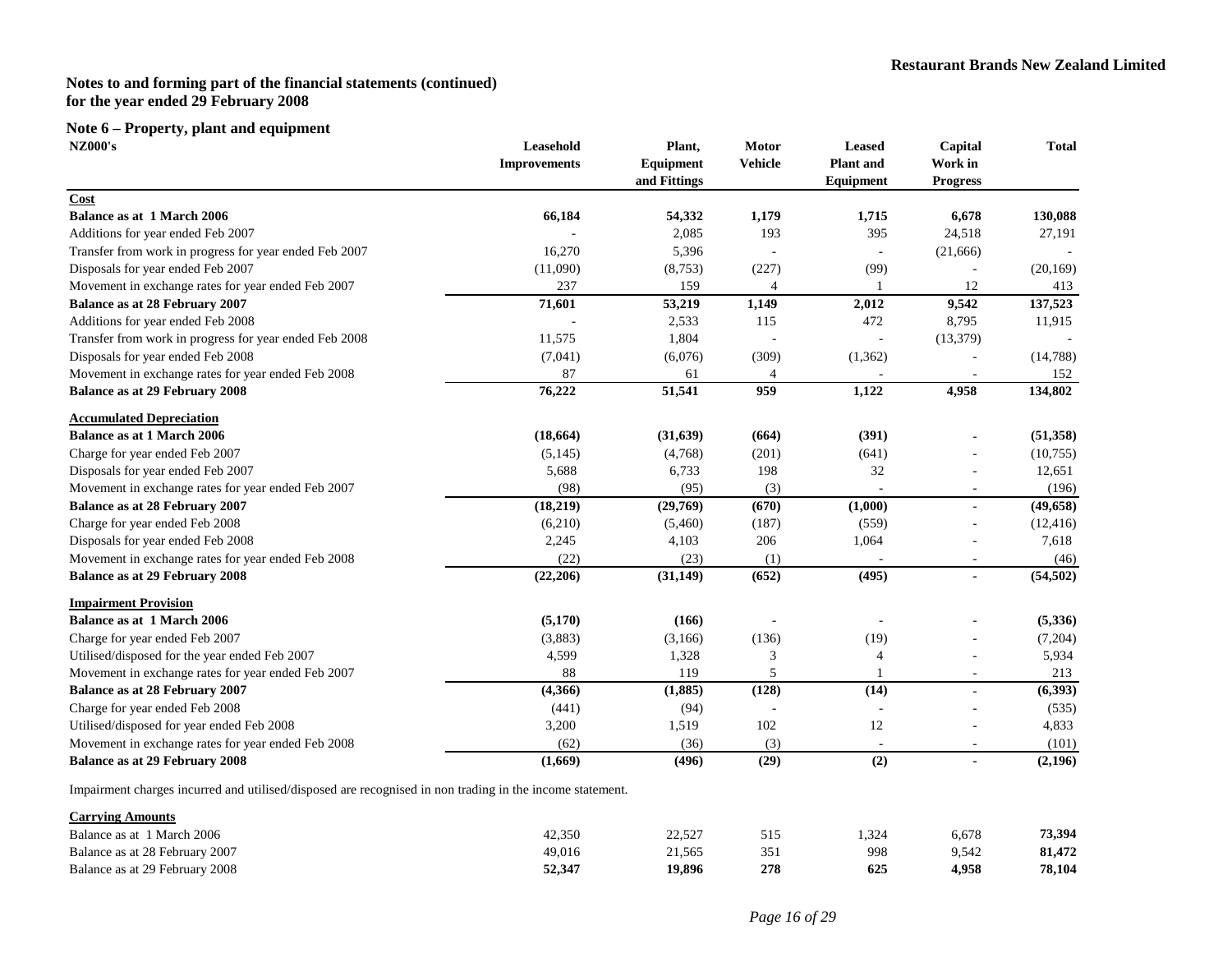### **Note 7 – Intangibles**

| <b>NZ000's</b>                                                              | Goodwill  | <b>Franchise Fees</b> | Concept<br><b>Development Costs</b> | <b>Software</b><br>$Costs*$ | <b>Total</b> |
|-----------------------------------------------------------------------------|-----------|-----------------------|-------------------------------------|-----------------------------|--------------|
| Cost                                                                        |           |                       |                                     |                             |              |
| <b>Balance as at 1 March 2006</b>                                           | 39,042    | 4,725                 | 2,005                               | 1,283                       | 47,055       |
| Additions for year ended Feb 2007                                           |           | 2,728                 | 132                                 | 444                         | 3,304        |
| Disposals for year ended Feb 2007                                           |           |                       |                                     | (126)                       | (126)        |
| Movement in exchange rates Feb 2007                                         | 18        | $\overline{4}$        | $\overline{2}$                      |                             | 24           |
| Balance as at 28 February 2007                                              | 39,060    | 7,457                 | 2,139                               | 1,601                       | 50,257       |
| Additions for year ended Feb 2008                                           |           | 3,331                 |                                     | 150                         | 3,481        |
| Disposals for year ended Feb 2008                                           |           |                       |                                     | (28)                        | (28)         |
| Movement in exchange rates Feb 2008                                         | 76        | 16                    | 10                                  |                             | 102          |
| Balance as at 29 February 2008                                              | 39,136    | 10,804                | 2,149                               | 1,723                       | 53,812       |
| <b>Accumulated Amortisation</b>                                             |           |                       |                                     |                             |              |
| <b>Balance as at 1 March 2006</b>                                           | (12,190)  | (1,886)               | (844)                               | (808)                       | (15, 728)    |
| Charge for the year ended Feb 2007                                          |           | (472)                 | (103)                               | (307)                       | (882)        |
| Disposals for year ended Feb 2007                                           |           |                       | ÷,                                  | 48                          | 48           |
| Movement in exchange rates Feb 2007                                         | (3)       | (1)                   | (1)                                 |                             | (5)          |
| Balance as at 28 February 2007                                              | (12, 193) | (2,359)               | (948)                               | (1,067)                     | (16, 567)    |
| Charge for the year ended Feb 2008                                          |           | (874)                 | (109)                               | (300)                       | (1,283)      |
| Disposals for year ended Feb 2008                                           |           |                       |                                     | 28                          | 28           |
| Effective movement in exchange rates                                        | (14)      | (3)                   | (3)                                 |                             | (20)         |
| Balance as at 29 February 2008                                              | (12,207)  | (3,236)               | (1,060)                             | (1, 339)                    | (17, 842)    |
| Amortisation charge is recognised in cost of sales in the income statement. |           |                       |                                     |                             |              |
| <b>Impairment Provision</b>                                                 |           |                       |                                     |                             |              |
| <b>Balance as at 1 March 2006</b>                                           | (3,032)   |                       | (416)                               |                             | (3, 448)     |
| Charge for the year ended Feb 2007                                          | (1,142)   | (702)                 |                                     |                             | (1,844)      |
| Movement in exchange rates Feb 2007                                         | (15)      | 38                    | (1)                                 |                             | 22           |
| Balance as at 28 February 2007                                              | (4,189)   | (664)                 | (417)                               | $\mathbf{r}$                | (5,270)      |
| Charge for the year ended Feb 2008                                          | (1, 187)  |                       |                                     |                             | (1, 187)     |
| Effective movement in exchange rates                                        | (62)      | (13)                  | (7)                                 |                             | (82)         |
| <b>Balance as at 29 February 2008</b>                                       | (5, 438)  | (677)                 | (424)                               |                             | (6, 539)     |
| Impairment charges are recognised in non trading in the income statement.   |           |                       |                                     |                             |              |
| <b>Carrying Amounts</b>                                                     |           |                       |                                     |                             |              |

Balance as at 1 March 2006 23,820 2,839 745 475 27,879 Balance as at 28 February 2007 22,678 4,434 774 534 28,420 Balance as at 29 February 2008 **21,491 6,891 665 384 29,431**

The parent company has no intangible assets (2007: nil).

\*Software costs have been reclassified from Fixed Assets at 1 March 2006.

# **Goodwill**

In the year ended 28 February 2006, the Directors considered the carrying amount of goodwill in the company's investment in Pizza Hut Victoria. It was determined, that given the trading position of the business, the value of the goodwill as currently recorded was not substantiated. Accordingly the full amount of the carrying value of the Pizza Hut Victoria goodwill was fully impaired at February 2007.

# **Impairment testing for cash-generating units containing goodwill**

For the purpose of impairment testing, goodwill is allocated to the Group's operating divisions which represent the lowest level within the Group at which the goodwill is monitored for internal management purposes.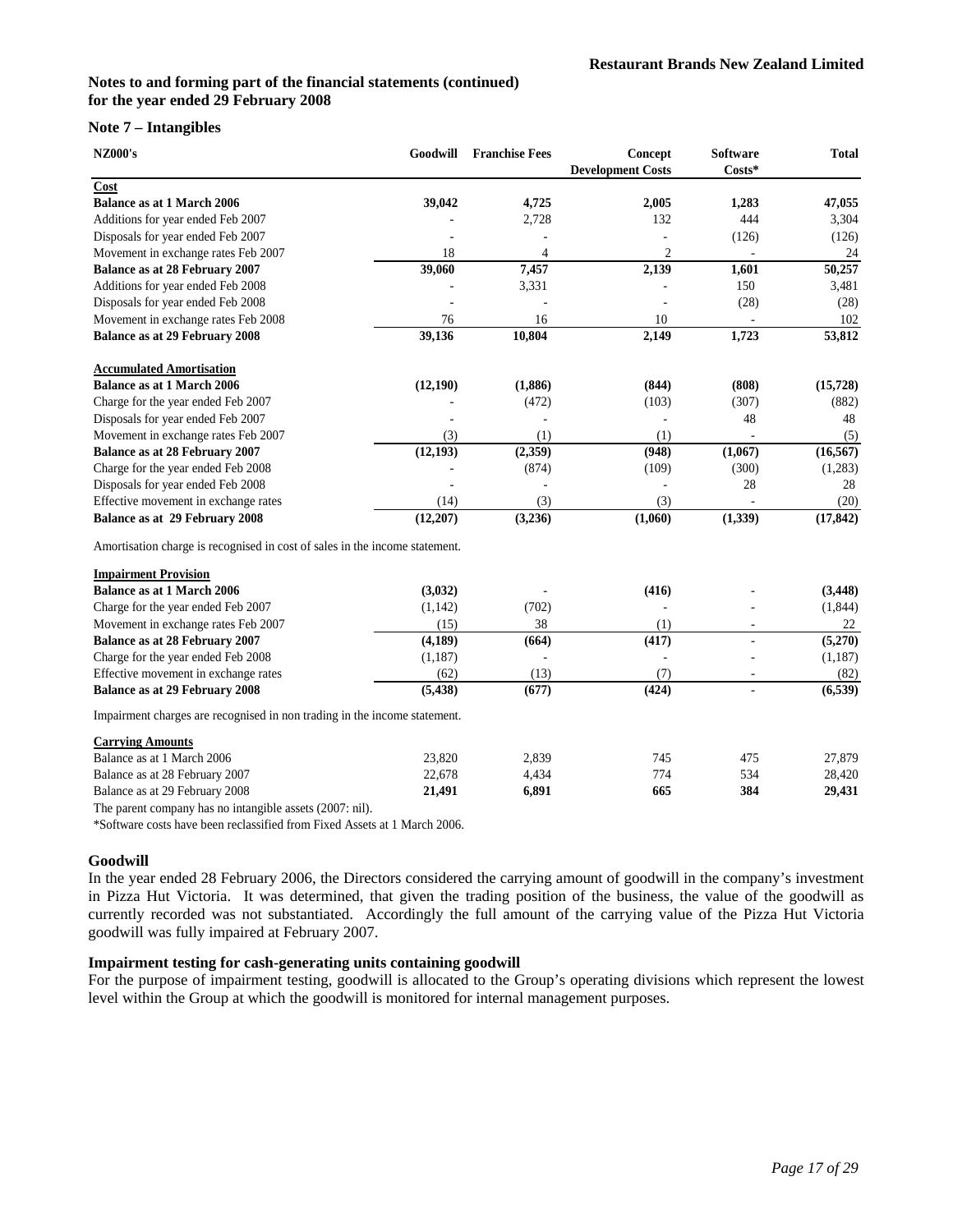### **Note 7 – Intangibles (continued)**

The aggregate carrying amounts of goodwill allocated to each unit are as follows:

|                       | Group  | Group  |
|-----------------------|--------|--------|
|                       | 2008   | 2007   |
|                       | \$'000 | \$'000 |
| <b>KFC</b>            | 1.348  | 1.348  |
| Pizza Hut New Zealand | 20,143 | 21,330 |

The recoverable amount of each cash-generating unit was based on its value in use. There was an impairment loss identified for the Pizza Hut New Zealand segment.

Value in use was determined by discounting the future cash flows generated from the continuing use of the unit and was based on the following key assumptions:

### *KFC*

Value in use was determined by discounting the future cash flows generated from the continuing use of the unit. Cashflows were projected based on the 3 year strategic business plan as approved by the board of directors. The cashflows were based on sales growth of  $5 - 7\%$  pa over  $2009 - 2011$ . Adjustments were made for operating expenses, capital expenditure and taxation. A terminal year was calculated based on the 2011 year and assumes a continuous growth of a minimum of projected inflation estimates of 2.5%.

The discount rate, applied to future cashflows is based on an 11% weighted average cost of capital applicable to Restaurant Brands.

### *Pizza Hut New Zealand*

Value in use was determined by discounting the future cash flows generated from the continuing use of the unit. Cashflows were projected based on the 3 year strategic business plan as approved by the board of directors. The cash flows were based on sales growth remaining flat year on year for 2008/09, a decrease of 2.9% in 2009/10 due to store closures and a 4.5% pa increase in 2010/11. Adjustments were made for operating expenses, capital expenditure and taxation. A terminal year was calculated based on the 2011 year and assumes a continuous growth of a minimum of projected inflation estimates of 2.5%.

A review in performance in Pizza Hut New Zealand in the current financial year because of significant competitor activity led to a review of future operating activities and the board of directors has decided to impair Pizza Hut New Zealand goodwill by \$1.2 million.

The discount rate, applied to future cashflows is based on an 11% weighted average cost of capital applicable to Restaurant Brands.

The values assigned to the key assumptions represent management's assessment of future trends in the industry and are based on both external sources and internal sources (historical data).

The above estimates are particularly sensitive in the following areas:

### *Pizza Hut New Zealand*

A one percent decrease in terminal year sales growth would increase the impairment by \$4.1 million. An increase of one percentage point in the discount rate would increase the impairment by \$4.2 million.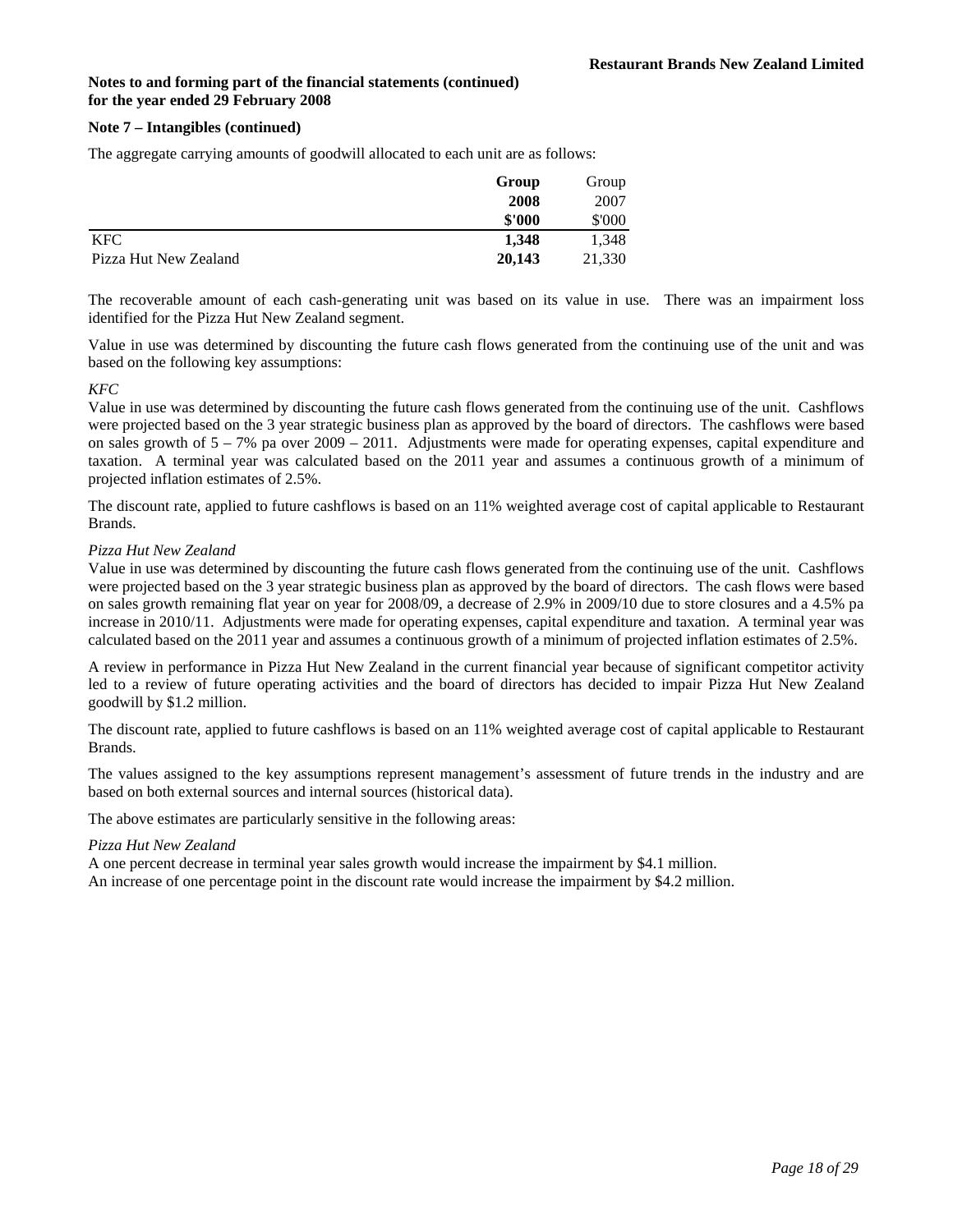### **Note 8 – Investment in subsidiaries**

The subsidiary companies, all of which are wholly owned, have a 29 February balance date, and have been owned for the full financial year, are as follows:

| <b>Restaurant operating companies</b>           | <b>Investment holding companies</b> |
|-------------------------------------------------|-------------------------------------|
| <b>Restaurant Brands Limited</b>                | <b>RB</b> Holdings Limited          |
| Restaurant Brands Australia Pty Limited         | <b>RBP</b> Holdings Limited         |
| (incorporated in Victoria, Australia)           | <b>RBDNZ Holdings Limited</b>       |
|                                                 | <b>RBN</b> Holdings Limited         |
| <b>Property holding company</b>                 |                                     |
| <b>Restaurant Brands Properties Limited</b>     | Non trading subsidiary company      |
|                                                 | Restaurant Brands Pizza Limited     |
| <b>Employee share option plan trust company</b> |                                     |
| <b>Restaurant Brands Nominees Limited</b>       |                                     |

### **Note 9 – Deferred tax assets and liabilities**

Recognised deferred tax assets and liabilities are attributable to the following:

| Group                         | <b>Assets</b> |        | <b>Liabilities</b> |                          | <b>Net</b> |         |
|-------------------------------|---------------|--------|--------------------|--------------------------|------------|---------|
|                               | 2008          | 2007   | 2008               | 2007                     | 2008       | 2007    |
|                               | \$'000        | \$'000 | \$'000             | \$'000                   | \$'000     | \$'000  |
| Property, plant and equipment | 573           | 1,701  | (1,070)            | (880)                    | (497)      | 821     |
| Inventory                     | 2             | 42     | ۰                  | $\overline{\phantom{a}}$ |            | 42      |
| Debtors                       |               |        | ۰                  |                          |            |         |
| Provisions                    | 2,307         | 3,307  | $\blacksquare$     |                          | 2.307      | 3,307   |
| Intangibles                   |               | 192    | (2, 452)           | (3,499)                  | (2, 452)   | (3,307) |
| Other                         |               |        | (3)                | (3)                      | (3)        | (3)     |
| <b>Tax Losses</b>             |               | 1,231  | ۰                  |                          | ۰          | 1,231   |
|                               | 2,887         | 6,480  | (3,525)            | (4, 382)                 | (638)      | 2,098   |

The parent company has no deferred tax assets or liabilities (2007: nil).

### Movement in temporary differences during the year:

| Group \$'000                  |          | <b>Balance Recognised in Recognised in</b><br><b>Balance Recognised in</b> |                  |             |           | Recognised in | <b>Balance</b> |
|-------------------------------|----------|----------------------------------------------------------------------------|------------------|-------------|-----------|---------------|----------------|
|                               | 1 March  | income                                                                     | equity           | 28 February | income    | equity        | 29 February    |
|                               | 2006     | statement                                                                  |                  | 2007        | statement |               | 2008           |
| Property, plant and equipment | 1,260    | (289)                                                                      | (150)            | 821         | (1,370)   | 52            | (497)          |
| Inventory                     | 33       | 10                                                                         | $\left(1\right)$ | 42          | (40)      |               |                |
| Debtors                       |          |                                                                            |                  |             | (2)       |               |                |
| Provisions                    | 3.528    | (94)                                                                       | (127)            | 3,307       | (1,056)   | 56            | 2,307          |
| Intangibles                   | (3, 443) | 147                                                                        | (11)             | (3,307)     | 854       |               | (2, 452)       |
| Other                         | (3)      |                                                                            |                  | (3)         |           |               | (3)            |
| <b>Tax Losses</b>             |          | 1.231                                                                      |                  | 1.231       | (1,231)   |               |                |
|                               | 1,380    | 1.007                                                                      | (289)            | 2,098       | (2,845)   | 109           | (638)          |

### **Note 10 – Inventories**

|                               | Group  | Group  |
|-------------------------------|--------|--------|
|                               | 2008   | 2007   |
|                               | \$'000 | \$'000 |
| Raw materials and consumables | 2.075  | 2.022  |

All inventories are valued at cost.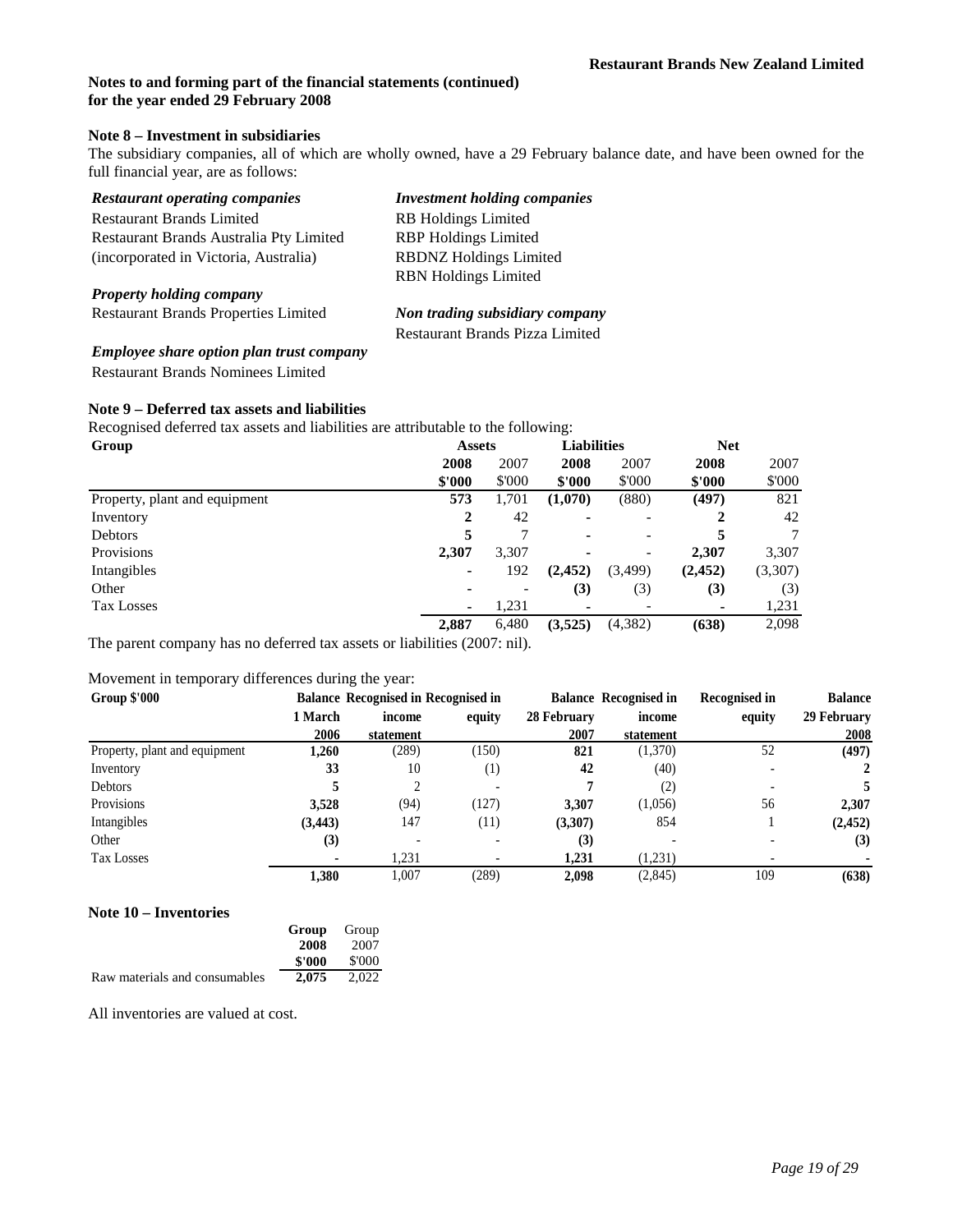### **Note 11 – Trade and other receivables**

|               | Group  |        | Group <b>Company</b> | Company                  |
|---------------|--------|--------|----------------------|--------------------------|
|               | 2008   | 2007   | 2008                 | 2007                     |
|               | \$'000 | \$'000 | \$'000               | \$'000                   |
| Prepayments   | 1.219  | 575    | ٠                    |                          |
| Other debtors | 293    | 316    | ٠                    | $\overline{\phantom{0}}$ |
|               | 1.512  | 891    | ٠                    |                          |

Included in other debtors are foreign currency debtors of nil, (2007: nil).

The Group's exposure to credit risk is minimal as the Group's primary source of revenue is from sales made on a cash basis.

### **Note 12 – Capital and reserves**

| Reconciliation of movement in capital and reserves | <b>Share</b><br>Capital | <b>Share</b><br>Option   | Foreign<br><b>Currency</b><br><b>Reserve Translation</b><br><b>Reserve</b> | <b>Hedging</b><br><b>Reserve</b> | <b>Retained</b><br><b>Earnings</b> | <b>Total</b> |
|----------------------------------------------------|-------------------------|--------------------------|----------------------------------------------------------------------------|----------------------------------|------------------------------------|--------------|
| Group \$'000s                                      |                         |                          |                                                                            |                                  |                                    |              |
| <b>Balance as at 1 March 2006</b>                  | (25,576)                | (70)                     | (111)                                                                      | (8)                              | (18, 145)                          | (43,910)     |
| Total recognised income and expense                |                         |                          | 9                                                                          |                                  | 3,554                              | 3,563        |
| <b>Transfer to Income Statement</b>                |                         |                          |                                                                            | 8                                |                                    | 8            |
| Share based payments                               |                         | (15)                     |                                                                            |                                  |                                    | (15)         |
| Net dividends distributed                          |                         |                          |                                                                            | $\overline{a}$                   | 7,769                              | 7,769        |
| Options exercised                                  | (46)                    | $\overline{\phantom{a}}$ |                                                                            | $\overline{\phantom{a}}$         |                                    | (46)         |
| <b>Balance as at 28 February 2007</b>              | (25, 622)               | (85)                     | (102)                                                                      | $\blacksquare$                   | (6,822)                            | (32, 631)    |
| <b>Balance as at 1 March 2007</b>                  | (25, 622)               | (85)                     | (102)                                                                      |                                  | (6,822)                            | (32, 631)    |
| Total recognised income and expense                |                         |                          | (11)                                                                       | ÷.                               | (9,015)                            | (9,026)      |
| Share based payments                               |                         | (7)                      |                                                                            |                                  |                                    | (7)          |
| Net dividends distributed                          |                         |                          |                                                                            |                                  | 5,827                              | 5,827        |
| <b>Balance as at 29 February 2008</b>              | (25, 622)               | (92)                     | (113)                                                                      | $\bar{a}$                        | (10, 010)                          | (35, 837)    |
| <b>Company \$'000s</b>                             |                         |                          |                                                                            |                                  |                                    |              |
| <b>Balance as at 1 March 2006</b>                  | (25,576)                | (70)                     |                                                                            |                                  | 18,999                             | (6,647)      |
| Total recognised income and expense                |                         |                          |                                                                            | $\overline{\phantom{a}}$         | (5,291)                            | (5,291)      |
| Share based payments                               |                         | (15)                     |                                                                            |                                  |                                    | (15)         |
| Net dividends distributed                          |                         |                          |                                                                            | $\overline{a}$                   | 7,769                              | 7,769        |
| Options exercised                                  | (46)                    |                          |                                                                            | $\ddot{\phantom{1}}$             |                                    | (46)         |
| <b>Balance as at 28 February 2007</b>              | (25, 622)               | (85)                     |                                                                            | $\frac{1}{2}$                    | 21,477                             | (4,230)      |
| <b>Balance as at 1 March 2007</b>                  | (25, 622)               | (85)                     |                                                                            | $\overline{\phantom{a}}$         | 21,477                             | (4,230)      |
| Total recognised income and expense                |                         |                          |                                                                            | $\overline{\phantom{a}}$         | (2,528)                            | (2,528)      |
| Share based payments                               |                         | (7)                      |                                                                            |                                  |                                    | (7)          |
| Net dividends distributed                          |                         |                          |                                                                            |                                  | 5,827                              | 5,827        |
| <b>Balance as at 29 February 2008</b>              | (25, 622)               | (92)                     | $\blacksquare$                                                             | ä,                               | 24,776                             | (938)        |

# **Share option reserve**

The share option reserve comprises the net change in options exercised during the period and the cumulative net change of share based payments incurred.

# **Foreign currency translation reserve**

The foreign currency translation reserve comprises all foreign currency differences arising from transactions of the financial statements of the foreign currency operation.

#### **Hedging reserve**

The hedging reserve comprises the effective portion of the cumulative net change in the fair value of cash flow hedging instruments related to hedging transactions.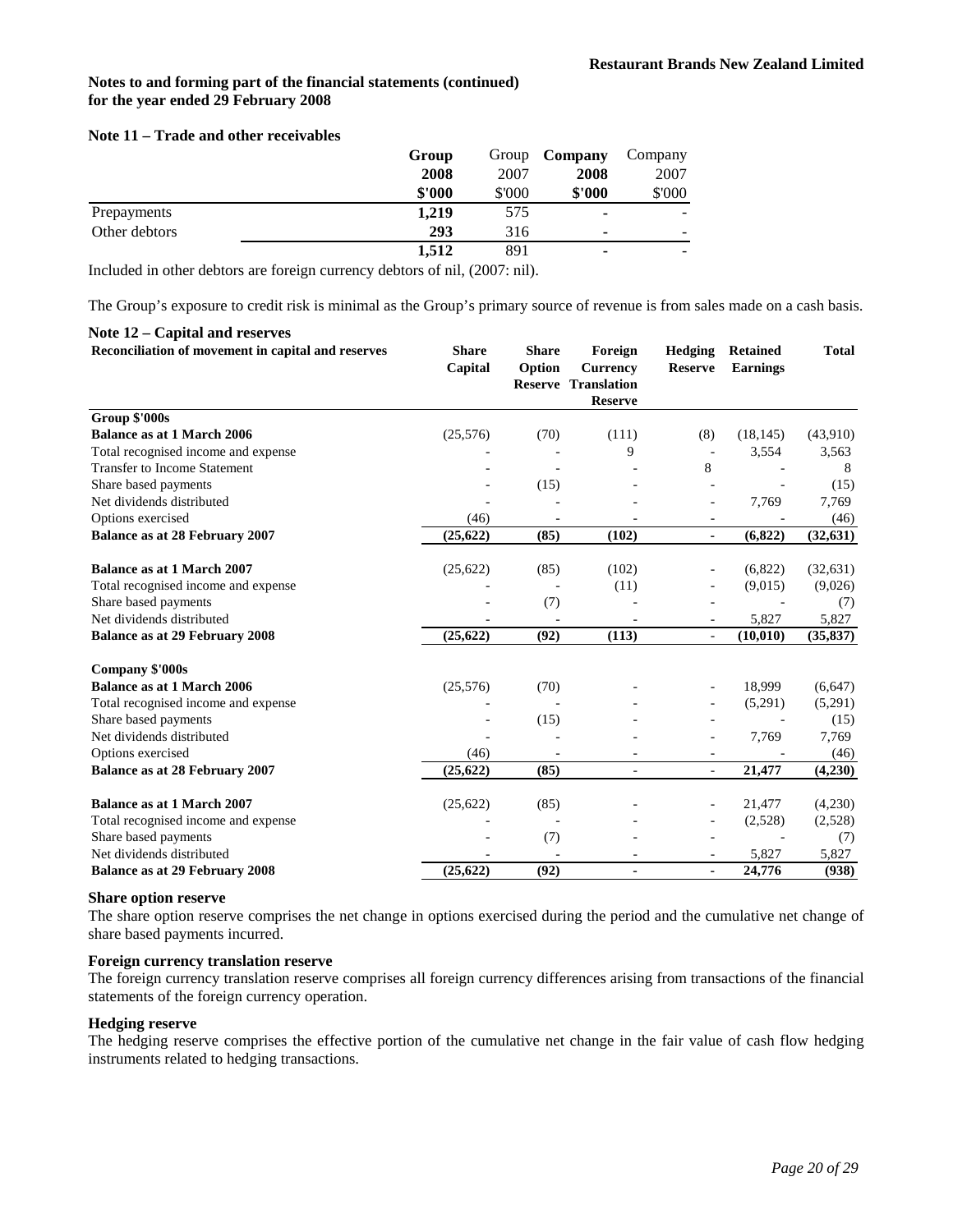# **Note 13 – Dividend distributions**

|                                                                           | Group  | Group  | Company | Company |
|---------------------------------------------------------------------------|--------|--------|---------|---------|
|                                                                           | 2008   | 2007   | 2008    | 2007    |
|                                                                           | \$'000 | \$'000 | \$'000  | \$'000  |
| Interim dividend of 3.0 cents per share paid (2007:2.5 cents per share)   | 2.913  | 2.429  | 2.913   | 2.429   |
| Final dividend of 3.0 cents per share paid for the year ended 28 February |        |        |         |         |
| 2007 (2007:5.5 cents per share)                                           | 2.914  | 5.340  | 2.914   | 5,340   |
|                                                                           | 5,827  | 7.769  | 5.827   | 7.769   |

### **Note 14 – Equity**

The issued capital of the Company is 97,128,956 (2007: 97,128,956) ordinary fully paid up shares. All issued shares carry equal rights in respect of voting and the receipt of dividends, and upon winding up rank equally with regard to the Company's residual assets.

| <b>Shares</b>                                | Group $\&$ | Group & | Group $&$         | Group $&$ |
|----------------------------------------------|------------|---------|-------------------|-----------|
|                                              | Company    | Company | Company           | Company   |
|                                              | 2008       | 2008    | 2007              | 2007      |
|                                              | number     | \$'000  | number            | \$'000    |
| Balance at beginning of year ordinary shares | 97,128,956 |         | 25.622 97.081.875 | 25,576    |
| Movements in reported capital:               |            |         |                   |           |
| Ordinary shares                              |            |         | 47.081            | 46        |
| Balance at end of year                       | 97,128,956 | 25.622  | 97.128.956        | 25,622    |

### **Note 15 – Earnings per share**

The calculation of basic earnings per share for the year ended 29 February 2008 was based on the profit from continuing operations attributable to ordinary shareholders of \$9.5 million and the actual number of ordinary shares outstanding during the year of 97,128,956 shares calculated as follows:

| Weighted average number of ordinary shares for the period | 2008<br>2007    |                 |
|-----------------------------------------------------------|-----------------|-----------------|
|                                                           | 000's of shares | 000's of shares |
| Issued ordinary shares at February 2006                   |                 | 97,082          |
| Effect of shares issued in March 2006                     |                 | 6               |
| Effect of shares issued in May 2006                       |                 | 14              |
| Effect of shares issued in June 2006                      |                 |                 |
| Effect of shares issued in July 2006                      |                 | 10              |
| Effect of shares issued in February 2007                  |                 |                 |
| Weighted average number of ordinary shares                | 97,129          | 97.113          |

There were no shares issued during the year.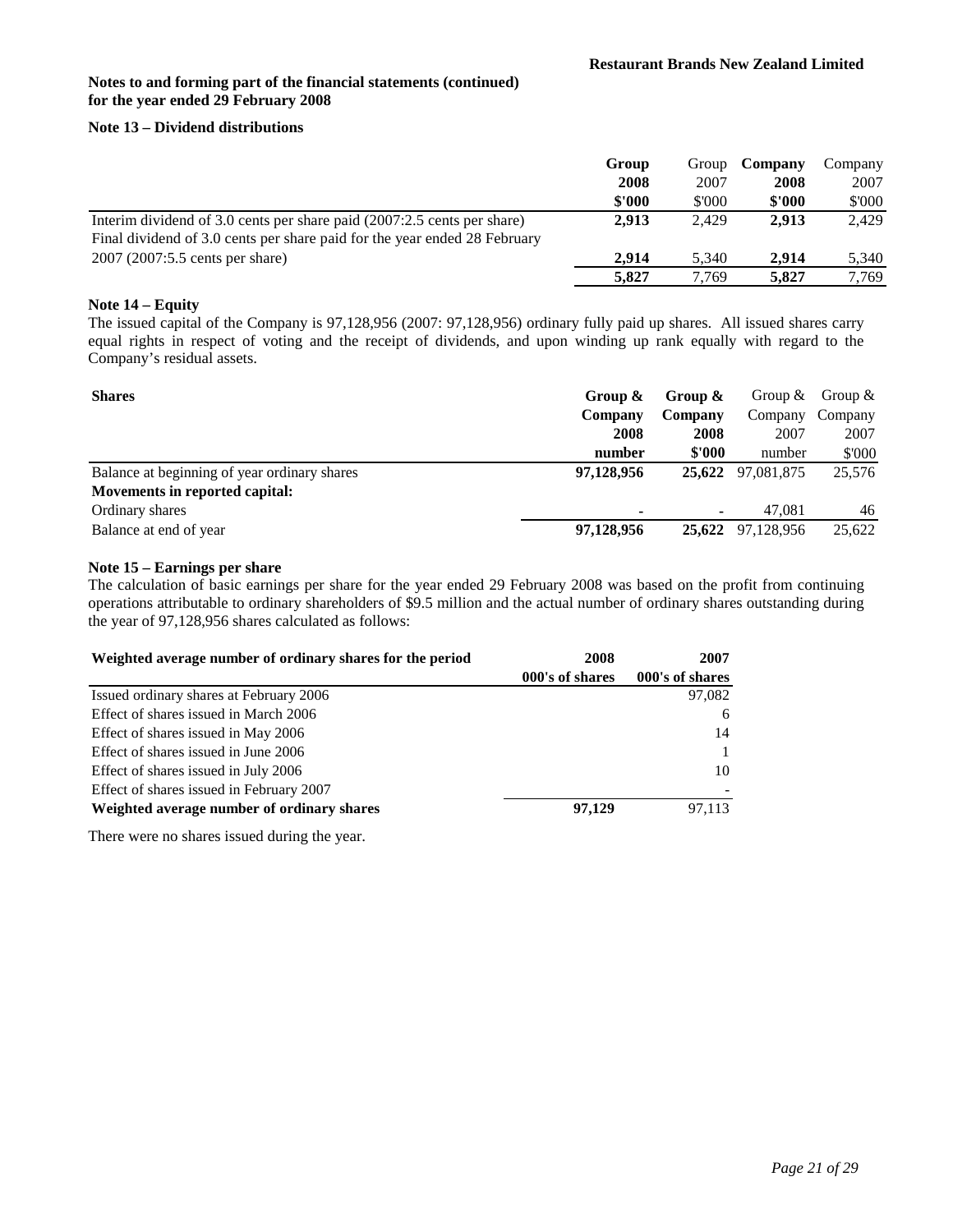## **Note 15 – Earnings per share (continued)**

|                                                                       | Group     | Group  | Group     | Group    |
|-----------------------------------------------------------------------|-----------|--------|-----------|----------|
|                                                                       | 2008      | 2008   | 2007      | 2007     |
|                                                                       | (cents)   | \$'000 | (cents)   | \$'000   |
|                                                                       | Earnings  |        | Earnings  |          |
| <b>Basic</b>                                                          | per share |        | per share |          |
| Profit attributable to ordinary shareholders continued operations     | 9.75      | 9,471  | 6.49      | 6,307    |
| (Loss) attributable to ordinary shareholders discontinued operations  | (0.47)    | (456)  | (10.15)   | (9, 861) |
| Profit/ (Loss) attributable to ordinary shareholders total operations | 9.28      | 9,015  | (3.66)    | (3,554)  |
|                                                                       | Group     | Group  | Group     | Group    |
|                                                                       |           |        |           |          |
|                                                                       | 2008      | 2008   | 2007      | 2007     |
|                                                                       | (cents)   | \$'000 | (cents)   | \$'000   |
|                                                                       | Earnings  |        | Earnings  |          |
| <b>Diluted</b>                                                        | per share |        | per share |          |
| Profit attributable to ordinary shareholders continued operations     | 9.75      | 9,471  | 6.49      | 6,307    |
| (Loss) attributable to ordinary shareholders discontinued operations  | (0.47)    | (456)  | (10.15)   | (9, 861) |

### **Note 16 – Loans and finance leases**

This note provides information about the contractual terms of the Group's interest-bearing loans and borrowings. All existing bank loans, loans and finance leases are denominated in New Zealand dollars, (2007 all denominated in New Zealand dollars). For more information about the Company's exposure to interest rate and foreign currency risk see note 19.

|                                | Group  | Group  | Company | Company |
|--------------------------------|--------|--------|---------|---------|
|                                | 2008   | 2007   | 2008    | 2007    |
|                                | \$'000 | \$'000 | \$'000  | \$'000  |
| <b>Non current liabilities</b> |        |        |         |         |
| Finance leases                 | 373    | 591    |         |         |
| Secured bank loans             | 42,498 | 48,580 | 42,498  | 48,580  |
|                                | 42,871 | 49,171 | 42,498  | 48,580  |
| <b>Current liabilities</b>     |        |        |         |         |
| Finance leases                 | 429    | 605    | ۰       |         |
| Other loans                    | 84     | 190    | ۰       |         |
|                                | 513    | 795    |         | ۰       |

Secured bank loans were renewed in 2007. Renewals are for 3 years.

The secured bank loan \$42.5 million, is unhedged for interest rate rises (2007: \$48.6 million). The loan is floating at an interest rate of 9.22% (2007:7.58%) at balance date. The bank loans are structured as a revolving wholesale advance facility with portions of the facility renewing on a regular basis.

As security over the loans and bank overdraft, the banks hold a negative pledge deed between Restaurant Brands New Zealand Limited and all its subsidiary companies. The negative pledge deed includes all obligations and cross guarantees between the guaranteeing subsidiaries.

The other loan is at a fixed interest rate of 7.17% (2007: 11.0%) and is repayable within a year.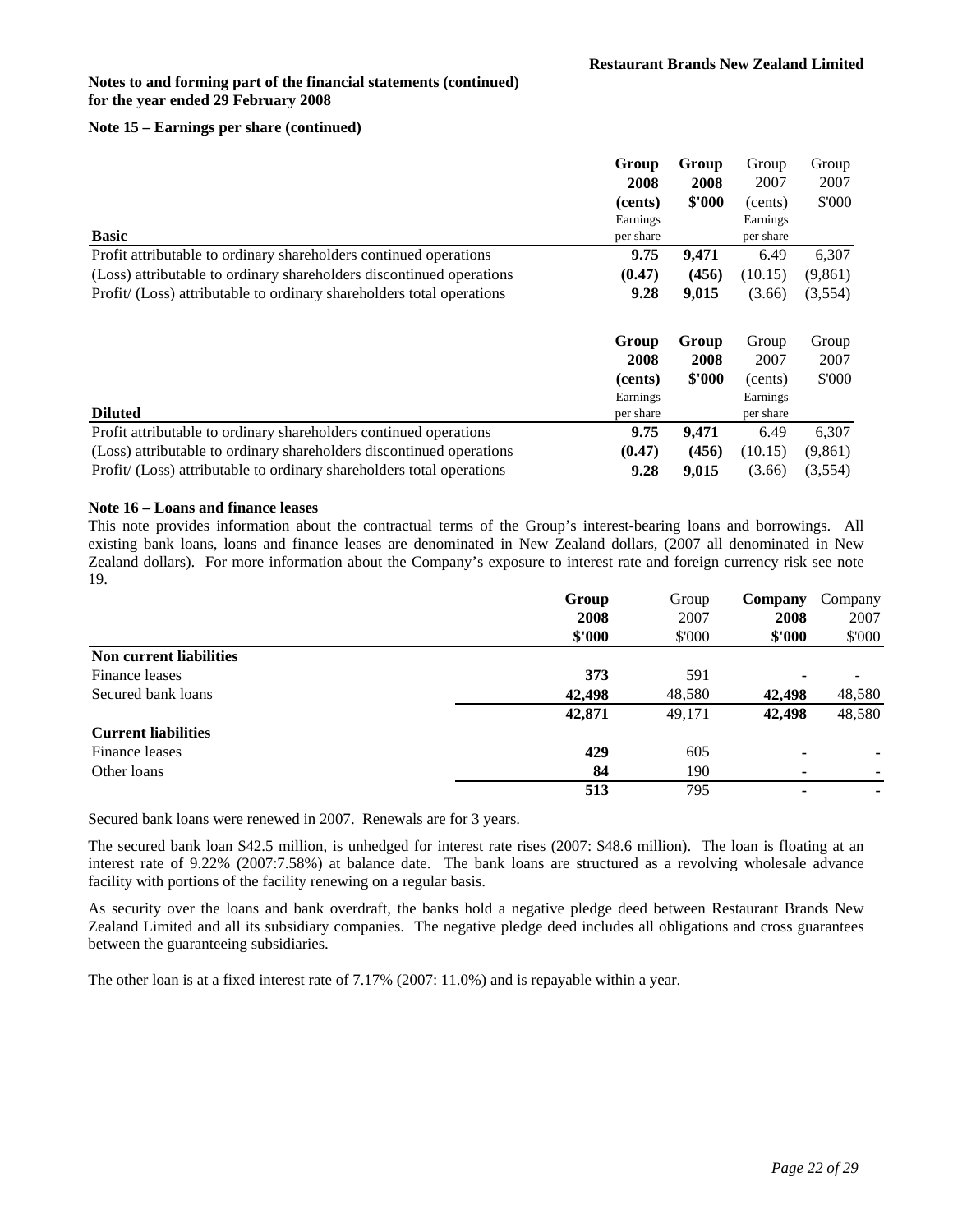### **Note 17 – Current creditors and accruals**

|                              | Group  | Group  | Company                  | Company |
|------------------------------|--------|--------|--------------------------|---------|
|                              | 2008   | 2007   | 2008                     | 2007    |
|                              | \$'000 | \$'000 | \$'000                   | \$'000  |
| Trade creditors              | 11,314 | 8,732  |                          |         |
| Other creditors and accruals | 5,114  | 8.418  | 533                      | 312     |
| Employee entitlements        | 5.590  | 5,531  |                          |         |
| Indirect and other taxes     | 2.703  | 1,869  | $\overline{\phantom{0}}$ |         |
|                              | 24,721 | 24,550 | 533                      | 312     |

Included in trade creditors are foreign currency creditors of \$245,000 (AUD \$27,000; US\$ 174,000), (2007: NZ\$218,000; AU\$7,000; US\$149,000) which are not hedged. The trade creditors included in liabilities held for sale as per Note 3 are NZ\$546,000 (AU\$479,000) and are not hedged (2007: NZ \$1,253,000 (AU \$1,121,000)).

### **Note 18 – Provisions and deferred income**

|                                       | <b>Surplus</b> | <b>Store closure</b> | <b>Employee</b> | <b>Deferred</b> |              |
|---------------------------------------|----------------|----------------------|-----------------|-----------------|--------------|
| <b>Group \$'000</b>                   | lease space    | costs                | entitlements    | Income          | <b>Total</b> |
| Balance at 1 March 2007               | 349            | 251                  | 432             | 6,025           | 7,057        |
| Provisions created during the period  | 317            | 535                  | 194             | 1,812           | 2,858        |
| Provisions used during the period     | (505)          | (608)                | (80)            | (1,357)         | (2,550)      |
| Provisions released during the period | (103)          | (84)                 | (76)            |                 | (263)        |
| <b>Balance at 29 February 2008</b>    | 58             | 94                   | 470             | 6,480           | 7,102        |
|                                       |                |                      |                 |                 |              |
| 2008                                  |                |                      |                 |                 |              |
| Non-current                           | 28             |                      | 470             | 5,095           | 5,593        |
| Current                               | 30             | 94                   |                 | 1,385           | 1,509        |
|                                       | 58             | 94                   | 470             | 6,480           | 7,102        |
| 2007                                  |                |                      |                 |                 |              |
| Non-current                           |                |                      | 432             | 4,757           | 5,189        |
| Current                               | 349            | 251                  |                 | 1,268           | 1,868        |
|                                       | 349            | 251                  | 432             | 6,025           | 7,057        |

The provision for surplus lease space reflects lease commitments that the Group has on properties leased that are surplus to its current operating requirements. The Group is currently seeking tenants to sub-lease the excess space that it has. The provision has been used in the period to off-set payments made to lessors.

The provision for store closure costs reflects the estimated costs of make good and disposal of fixed assets for stores committed for closure.

The provision for deferred income relates to non routine revenue from suppliers and landlords and is recognised in the income statement on a systematic basis over the life of the associated contract.

The provision for employee entitlements is long service leave. The provision is affected by a number of estimates, including the expected length of service of employees and the timing of benefits being taken.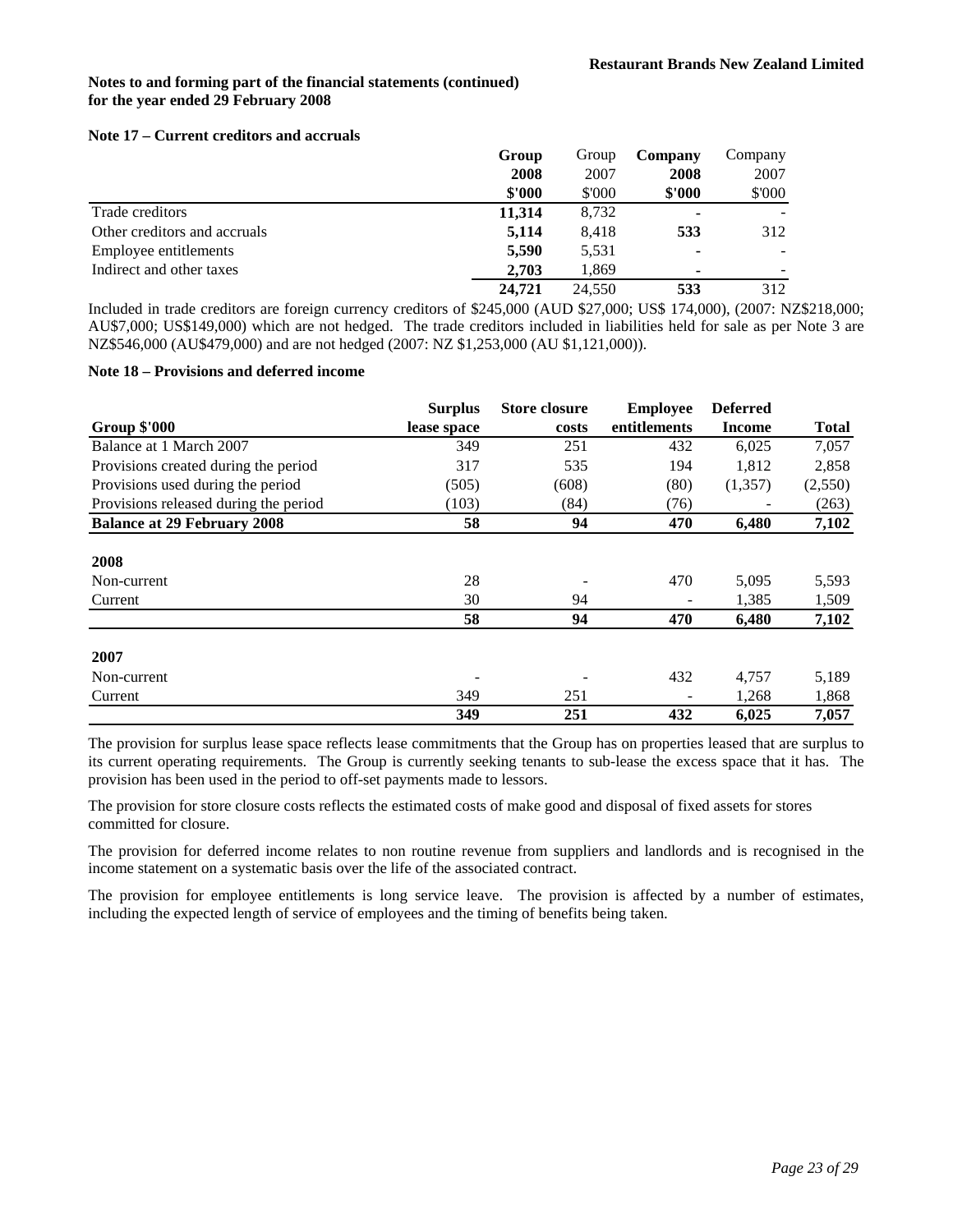### **Note 19 – Financial instruments**

Exposure to credit, interest rate and foreign currency risks arises in the normal course of the Group's business. Derivative financial instruments maybe used to hedge exposure to fluctuations in foreign currency exchange rates and interest rates.

### **(a) Foreign currency risk**

The Group is exposed to foreign currency risk on purchases that are denominated in a currency other than the New Zealand dollar. The currencies giving rise to this risk are primarily U.S. dollars and Australian dollars.

The direct exposure to foreign currency risk is small and is primarily confined to raw material purchases, some items of capital equipment and some franchise fee payments. Where any one item is significant, the company will specifically hedge its exposure.

The Group has an indirect exposure to foreign currency risk on some of its locally sourced ingredients, where those ingredients in turn have a high imported component. Where this is significant the Group contracts to a known purchase price with its domestic supplier based on a forward cover position taken by that supplier on its imported components.

The Group has a residual foreign currency risk on its assets and liabilities that are denominated in Australian dollars as part of its remaining Australian investment.

### **(b) Interest rate risk**

The Groups main interest rate risk arises from long term bank loans. The Group analyses its interest rate exposure on a dynamic basis. Based on a number of scenarios, the Group calculates the impact on profit and loss of a defined interest rate shift. Based on the simulations the maximum loss potential is assessed by management as to whether it is within acceptable limits.

Where necessary the Group hedges its exposure to changes in interest rates primarily through the use of interest rate swaps. There are no minimum prescribed guidelines as to the level of hedging.

The Group classifies interest rate swaps as cash flow hedges and states them at fair value. The fair value of swaps are adjusted against the opening balance of the hedging reserve at that date.

No interest hedge exists at 29 February 2008, (2007: nil).

# **(c) Liquidity Risk**

In respect of the Group's income earning financial assets and interest bearing financial liabilities, the following table indicates their effective interest rate at balance date and the periods in which they reprice.

| Group 2008                          | <b>Effective interest rate</b> | <b>Total</b><br>\$'000 | \$'000   | 12 months or less 12 months or more<br>\$'000 |
|-------------------------------------|--------------------------------|------------------------|----------|-----------------------------------------------|
| Cash                                |                                | 340                    | 340      |                                               |
| <b>Bank Balance</b>                 | 4.81%                          | 721                    | 721      |                                               |
| Other loans                         | $7.17\%*$                      | (84)                   | (84)     |                                               |
| Bank term loans - principal         | 8.62%                          | (42, 498)              |          | (42, 498)                                     |
| Bank term loans - expected interest | 8.62%                          | (4,274)                | (3,663)  | (611)                                         |
| Finance leases                      | 11.0%                          | (802)                  | (429)    | (373)                                         |
|                                     |                                | (46, 597)              | (3, 115) | (43, 482)                                     |

| Group 2007                          | <b>Effective interest rate</b> | <b>Total</b><br>\$'000 | 12 months or less | 12 months or more |
|-------------------------------------|--------------------------------|------------------------|-------------------|-------------------|
|                                     |                                |                        | \$'000            | \$'000            |
| Cash                                |                                | 358                    | 358               |                   |
| <b>Bank Balance</b>                 | 1.08%                          | 742                    | 742               |                   |
| Other loans                         | $11.0\%*$                      | (190)                  | (190)             |                   |
| Bank term loans - principal         | 7.58%                          | (48,580)               |                   | (48,580)          |
| Bank term loans - expected interest | 7.58%                          | (7,978)                | (3,682)           | (4,296)           |
| Finance leases                      | 11.0%                          | (1,196)                | (605)             | (591)             |
|                                     |                                | (56, 844)              | (3,377)           | (53, 467)         |

\*Other loans are a fixed interest rate.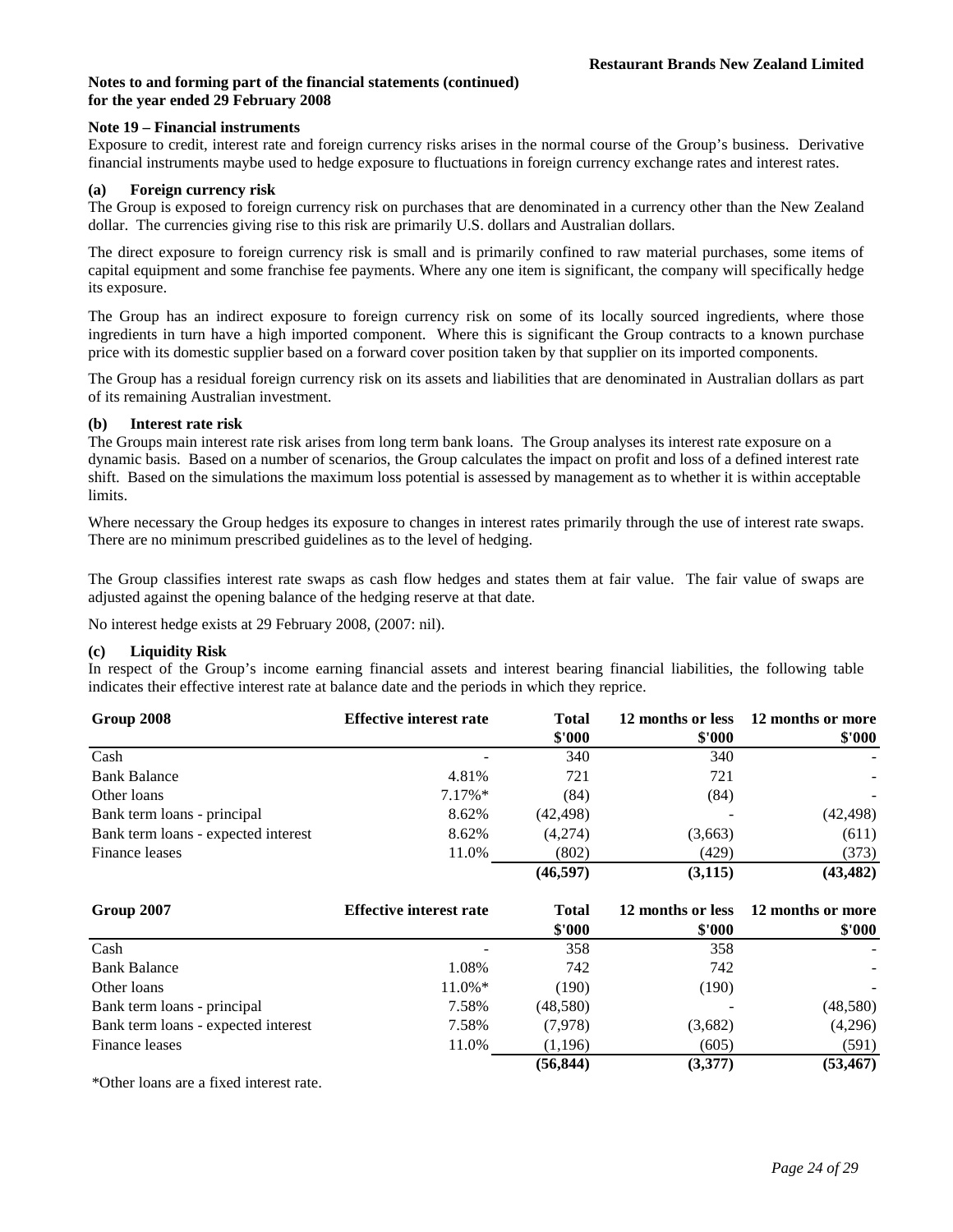### **Note 19 – Financial instruments (continued)**

Prudent liquidity risk management implies the availability of funding through adequate amount of committed credit facilities. The Group aims to maintain flexibility in funding by keeping committed credit lines available.

The Group has bank funding facilities, excluding overdraft facilities, of \$70 million (2007: \$70 million) available at variable rates. The amount undrawn at balance date was \$27.5million (2007: \$21.4 million).

The bank term loans are at floating interest rates and the other loan is at a fixed interest and is repayable within a year. The bank term loans are not due for payment within 12 months, however they are structured as a revolving wholesale advance facility with portions of the facility renewing on a regular basis. This leads to the loans being sensitive to interest rate movement in 12 months or less.

The company position for both 2008 and 2007 reflects the group position in the case of the bank term loans and the overdraft.

### **(d) Credit risk**

Credit risk arises from cash deposits with banks and financial institutions and outstanding receivables.

No collateral is required in respect of financial assets. Management has a credit policy in place and the exposure to credit risk is monitored on an ongoing basis. The nature of the business results in most sales being conducted on a cash basis that significantly reduces the risk that the Group is exposed to. Reputable financial institutions are used for investing and cash handling purposes.

At balance date there were no significant concentrations of credit risk and the maximum exposure to credit risk is represented by the carrying value of each financial asset in the balance sheet.

### **(e) Fair values**

The carrying values of bank loans and finance leases are the fair value of these liabilities. A Group set-off arrangement is in place between certain bank accounts operated by the Group.

#### **Sensitivity analysis**

In managing interest rate and currency risks the Group aims to reduce the impact of short-term fluctuations on the Group's earnings. Over the longer-term, however, permanent changes in foreign exchange and interest rates on a weighted average balance will have an impact on profit.

At 29 February 2008 it is estimated that a general increase of one percentage point in interest rates would decrease the Group's profit before income tax and equity by approximately \$0.4 million (2007: \$0.4 million). A one percentage point decrease in interest rates would increase the Group's profit before income tax and equity by approximately \$0.4 million (2007: \$0.4 million).

A general increase of one percentage point in the value of the New Zealand dollar against other foreign currencies would have minimal impact on the cost of the Group's directly imported ingredients denominated in foreign currencies.

### **Capital Risk Management**

The Group's capital comprises share capital, reserves and retained earnings.

The Group's objectives when managing capital are to safeguard the Group's ability to continue to operate as a going concern and to maintain an optimal capital structure commensurate with risk and return and reduce the cost of capital.

In order to maintain or adjust the capital structure, the Group may adjust the amount of dividends paid to shareholders, return capital to shareholders, issue new shares or sell assets to reduce debt or draw down more debt.

The Group is subject to a number of externally imposed bank covenants as part of the terms of its secured back loan facility.

The most significant covenants relating directly to capital management are the total debt to earnings before interest, tax and depreciation (EBITDA) and ratios relating to restriction on issuing dividends and acquiring its own shares.

The covenants are monitored and reported to the bank on a quarterly basis. In addition, the Group monitors these requirements and is reviewed by the Board on a regular basis.

There have been no breaches of the covenants during the period.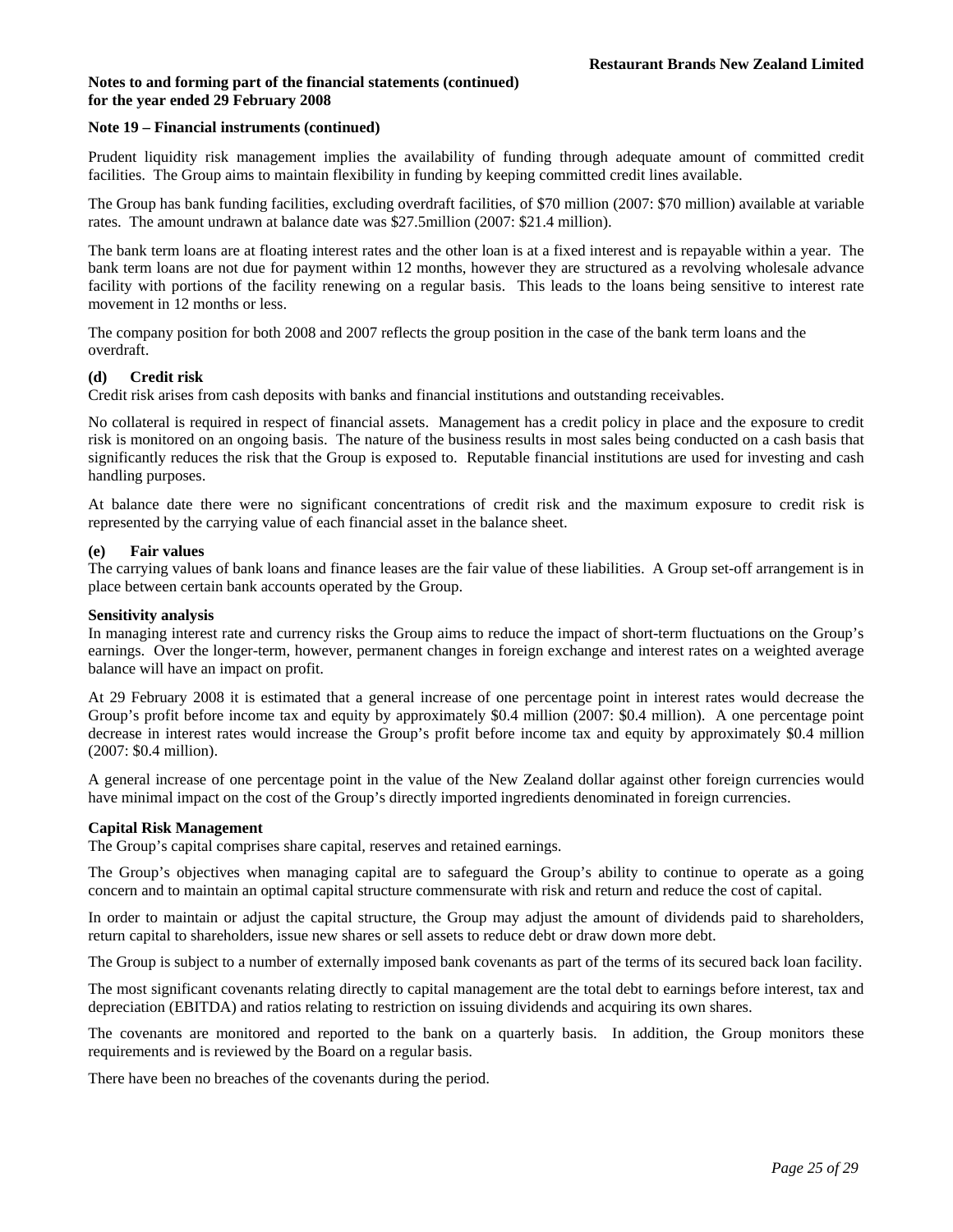### **Note 20 – Commitments**

### **(a) Capital commitments**

The Group has capital commitments which are not provided for in these financial statements, as follows:

| Group                                       | Group |
|---------------------------------------------|-------|
| 2008                                        | 2007  |
| \$000                                       | \$000 |
| 2.621<br><b>Store Development</b>           | 650   |
| KFC Franchise fee renewal<br>$\blacksquare$ | 2.588 |

The Group has signed an agreement with Yum Restaurants International which provides for a committed investment by the Group of \$35 million into the KFC store transformation project over a three year period ended 31 August 2008. \$31.3 million of this amount has already been expended.

# **(b) Operating lease commitments**

Non cancellable operating lease rentals are payable as follows:

|                                                    | Group  | Group  |
|----------------------------------------------------|--------|--------|
|                                                    | 2008   | 2007   |
|                                                    | \$'000 | \$'000 |
| Not later than one year                            | 17,478 | 17,684 |
| Later than one year but not later than two years   | 15,420 | 15,831 |
| Later than two years but not later than five years | 33,552 | 33,578 |
| Later than five years                              | 18,656 | 19,152 |
|                                                    | 85,106 | 86,245 |

# **(c) Renewal rights of operating leases**

The Group has entered into a number of operating lease agreements for retail premises. The lease periods vary and many have an option to renew. Lease payments are increased as per the lease contracts to reflect market rentals. The table below summarises the Group's lease portfolio.

| Number of leases with:                             | <b>Rights of renewal</b> |      | No right of renewal |                |
|----------------------------------------------------|--------------------------|------|---------------------|----------------|
|                                                    | 2008                     | 2007 | 2008                | 2007           |
| Leases expiring in:                                |                          |      |                     |                |
| Not later than one year                            | 14                       | 34   | 19                  | 10.            |
| Later than one year but not later than two years   | 15                       | 23   | 18                  | $\overline{5}$ |
| Later than two years but not later than five years | 71                       | 63   | 16                  | 36             |
| Later than five years                              | 80                       | 76   |                     | 26             |

### **(d) Finance lease commitments**

The carrying amount of finance leases for the Group as at 29 February 2008 is \$0.8 million, (2007: \$1.0 million). Non cancellable finance lease rentals are payable as follows:

|                                                    | Group  | Group  |
|----------------------------------------------------|--------|--------|
|                                                    | 2008   | 2007   |
|                                                    | \$'000 | \$'000 |
| Not later than one year                            | 538    | 659    |
| Later than one year but not later than two years   | 217    | 556    |
| Later than two years but not later than five years | 137    | 226    |
|                                                    | 892    | 1,441  |
| Future lease finance charges                       | (90)   | (245)  |
| Net finance lease liability                        | 802    | 1,196  |
| Current                                            | 429    | 605    |
| Non-current                                        | 373    | 591    |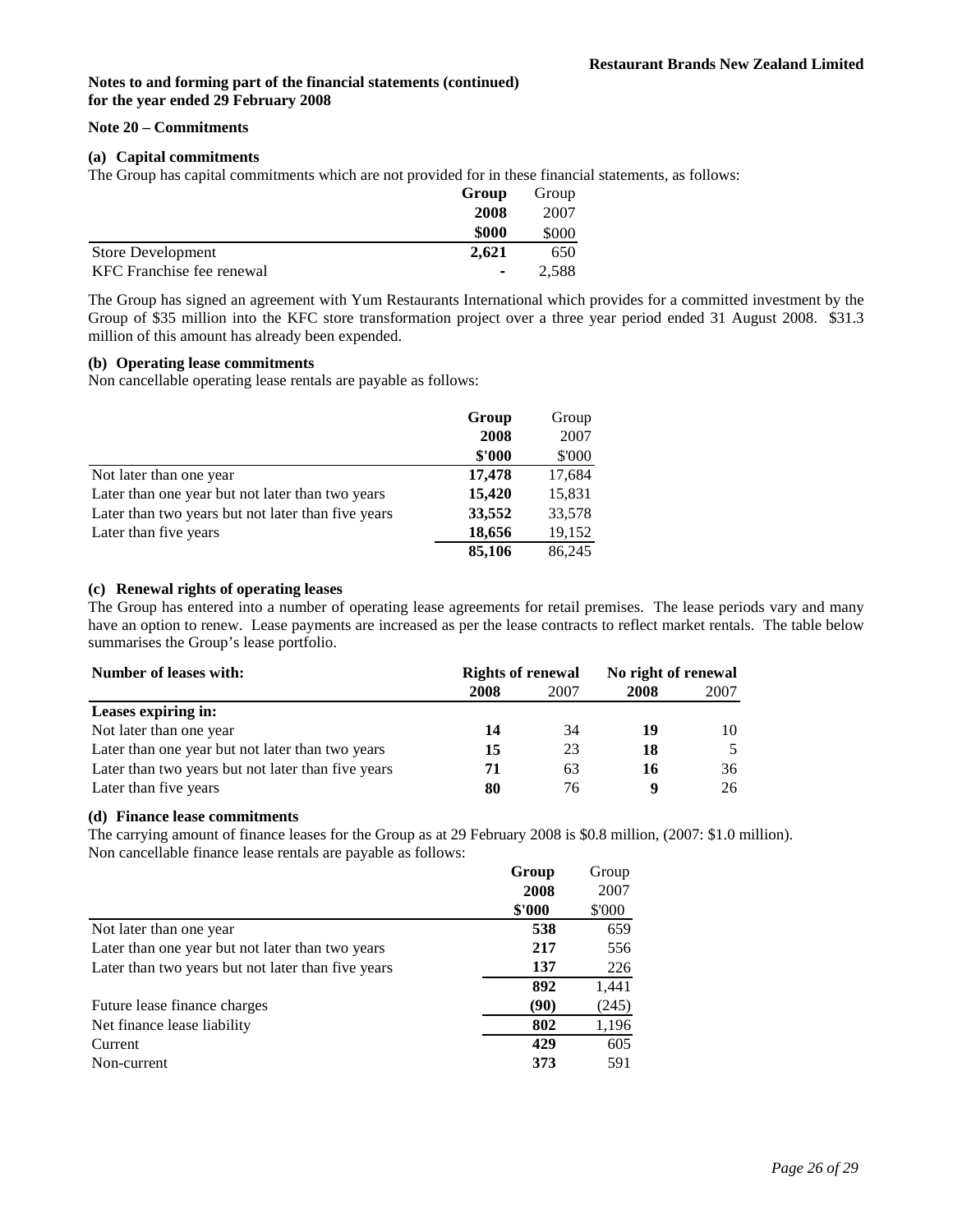# **Note 21 – Net cash flow from operating activities**

The following is a reconciliation between the surplus after taxation for the year shown in the income statement and the net cash flow from operating activities.

|                                                                                | Group  | Group   | Company        | Company |
|--------------------------------------------------------------------------------|--------|---------|----------------|---------|
|                                                                                | 2008   | 2007    | 2008           | 2007    |
|                                                                                | \$'000 | \$'000  | \$'000         | \$'000  |
| (Loss)/ profit after taxation                                                  | 9,015  | (3,554) | 2,528          | 5,291   |
| Add items classified as investing/financing activities:                        |        |         |                |         |
| Loss on disposal of fixed assets                                               | 1,855  | 1,408   |                |         |
| Other non-operating costs of exiting Pizza Hut Victoria                        | 311    | 1,851   |                |         |
|                                                                                | 2,166  | 3,259   | $\blacksquare$ |         |
| Add/ (less) non-cash items:                                                    |        |         |                |         |
| Depreciation                                                                   | 12,416 | 10,755  |                |         |
| Increase in provision for exit costs                                           | 415    | 1,362   |                |         |
| (Decrease) in provisions                                                       | (560)  | (432)   |                |         |
| Amortisation of intangible assets                                              | 1,283  | 882     |                |         |
| Impairment of Pizza Hut Victoria intangibles and property, plant and equipment |        | 6,564   |                |         |
| Impairment of NZ property, plant and equipment                                 | 535    | 1,342   |                |         |
| Impairment of Pizza Hut New Zealand goodwill                                   | 1,187  | 1,142   |                |         |
| Decrease / (increase) in deferred tax asset                                    | 2,736  | (718)   |                |         |
| Share based payments                                                           | 7      | 15      | ۰              |         |
|                                                                                | 18,019 | 20,912  |                |         |
| Add/ (less) movement in working capital:                                       |        |         |                |         |
| Decrease in inventories                                                        | 34     | 127     |                |         |
| (Increase)/ decrease in trade debtors and other receivables                    | (293)  | 435     |                |         |
| Increase / (decrease) in trade creditors and other payables                    | 1,420  | (323)   | 221            | 107     |
| Decrease/ (increase) in income tax receivable                                  | 961    | (8)     |                |         |
| Decrease in income tax                                                         |        |         | 438            | 589     |
|                                                                                | 2,122  | 231     | 659            | 696     |
| Net cash from operating activities                                             | 31,322 | 20,848  | 3,187          | 5,987   |

### **Note 22 – Financial Assets and Financial Liabilities**

|                                        | Group  | Group  | Company | Company |
|----------------------------------------|--------|--------|---------|---------|
|                                        | 2008   | 2007   | 2008    | 2007    |
|                                        | \$'000 | \$'000 | \$'000  | \$'000  |
| <b>Financial Assets</b>                |        |        |         |         |
| Trade and other receivables            | 1,512  | 891    |         |         |
| Cash                                   | 1,061  | 1,100  |         |         |
|                                        | 2,573  | 1,991  |         |         |
| <b>Financial Liabilities</b>           |        |        |         |         |
| Loans and finance leases - non current | 42,871 | 49,171 | 42,498  | 48,580  |
| Loans and finance leases - current     | 513    | 795    |         |         |
| Bank overdraft                         |        |        | 267     | 981     |
| Creditors and accruals                 | 24,721 | 24,550 | 533     | 312     |
|                                        | 68.105 | 74.516 | 43,298  | 49.873  |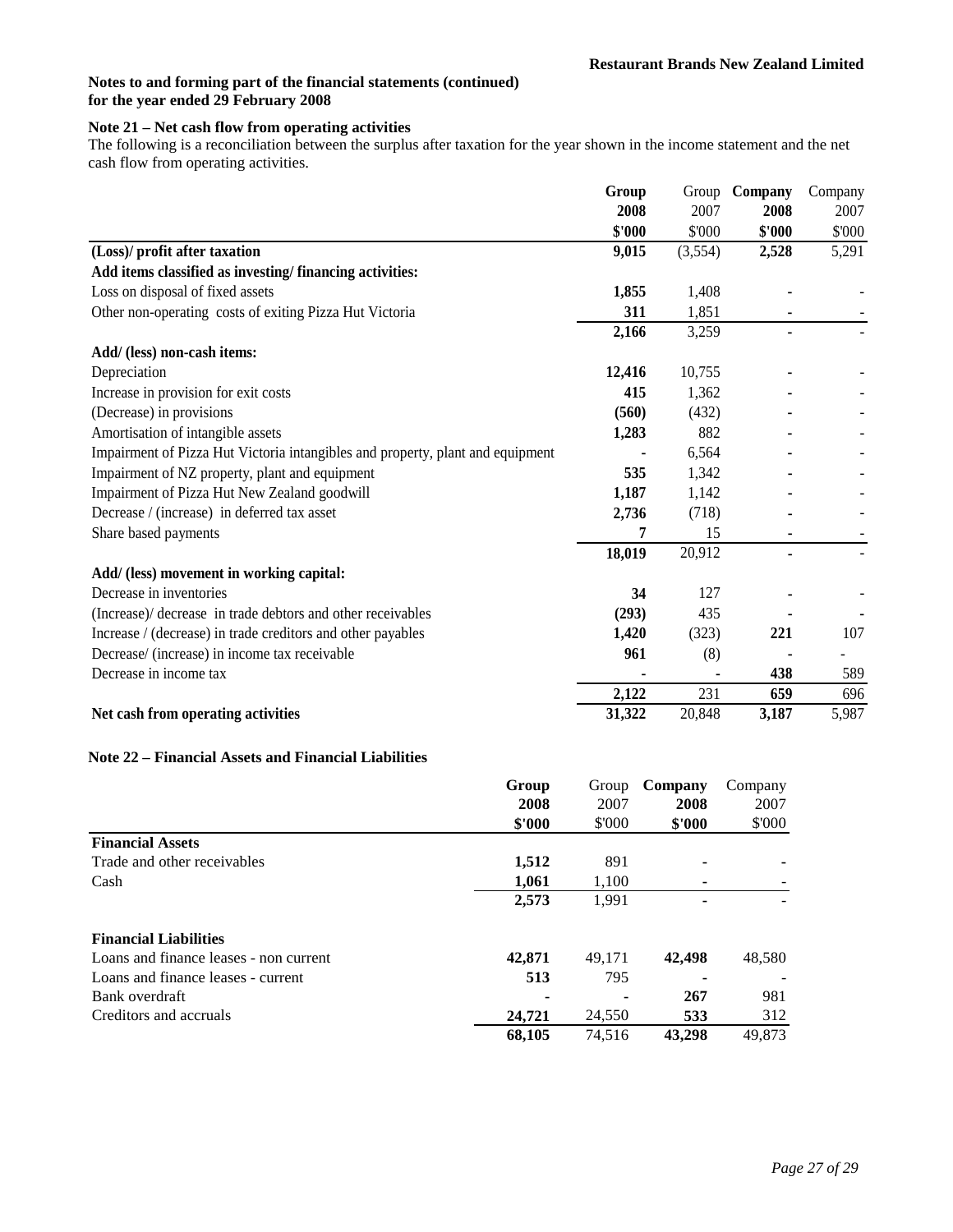### **Note 23 – Contingent liabilities**

There are no contingent liabilities that the directors consider will have a significant impact on the financial position of the Company and Group.

#### **Note 24 – Related party disclosures Parent and ultimate controlling party**

The immediate parent and controlling party of the Group is Restaurant Brands New Zealand Limited.

### **Identity of related parties with whom material transactions have occurred**

Note 8 identifies all entities within the Group. All of these entities are related parties of the Company.

In addition, the directors and key management personnel of the Group are also related parties.

### **Transactions with related parties**

Key management personnel compensation comprised short term benefits for the year ended 29 February 2008 of \$2.3 million (2007: \$2.3 million). Directors fees were \$0.2 million (2007: \$0.2 million).

During the year the Group made stock purchases of \$0.1 million from Charlie's Group Limited (2007: nil), a company of which Restaurant Brands director, Ted van Arkel is chairman. There was nil owing as at 29 February 2008 (2007: nil).

There were no purchases during the year from Premier Stainless Pty Limited, a company of which Restaurant Brands director, Danny Diab was a director and a shareholder (2007: \$0.1 million). There was nil owing as at 29 February 2008 (2007: nil).

Material transactions within the Group are loans and advances to and from Group companies and dividend payments. All inter company group loans in the parent company are non interest bearing, repayable on demand and disclosed as a current liability.

Where the Company enters into financial guarantee contracts to guarantee the performance or indebtedness of other companies within the group, the Company considers these to be insurance arrangements and accounts for them as such. In this respect, the Company treats the guarantee contracts as a contingent liability until such time as it becomes probable that the Company will be required to make a payment under the guarantee.

### **Note 25 – Senior Executive Share Option Plan**

On completion of the listing of the Company in 1997, senior executives were granted 852,271 non-transferable options to subscribe for shares in the Company.

No options have been exercised since granted, 653,408 were forfeited on termination of individual's employment and the balance expired on 1 July 2007.

### **Note 26 – Employee Share Growth Share Option Plan**

The Company had established an employee share option plan ('the Plan') for certain employees, under which it issued options at no cost for shares in the Company to the employees. The holder of an option is entitled to subscribe for one fully paid share for each option held (adjusted for bonus share issues), at an exercise price that is determined by reference to the market price at the time of issue of the options.

On the anniversary date of issue in each subsequent year 20% of the options issued become exercisable. Options only remain exercisable (subject to certain conditions and legislative provisions) whilst holders remain employed by the company. The options terminate 10 years from the date they are issued and are equity settled. Principal Officers and employees of the Company that participated in the Plan received an annual issue of options in respect of the number of shares equal to approximately 10% of their eligible earnings divided by the exercise price per share.